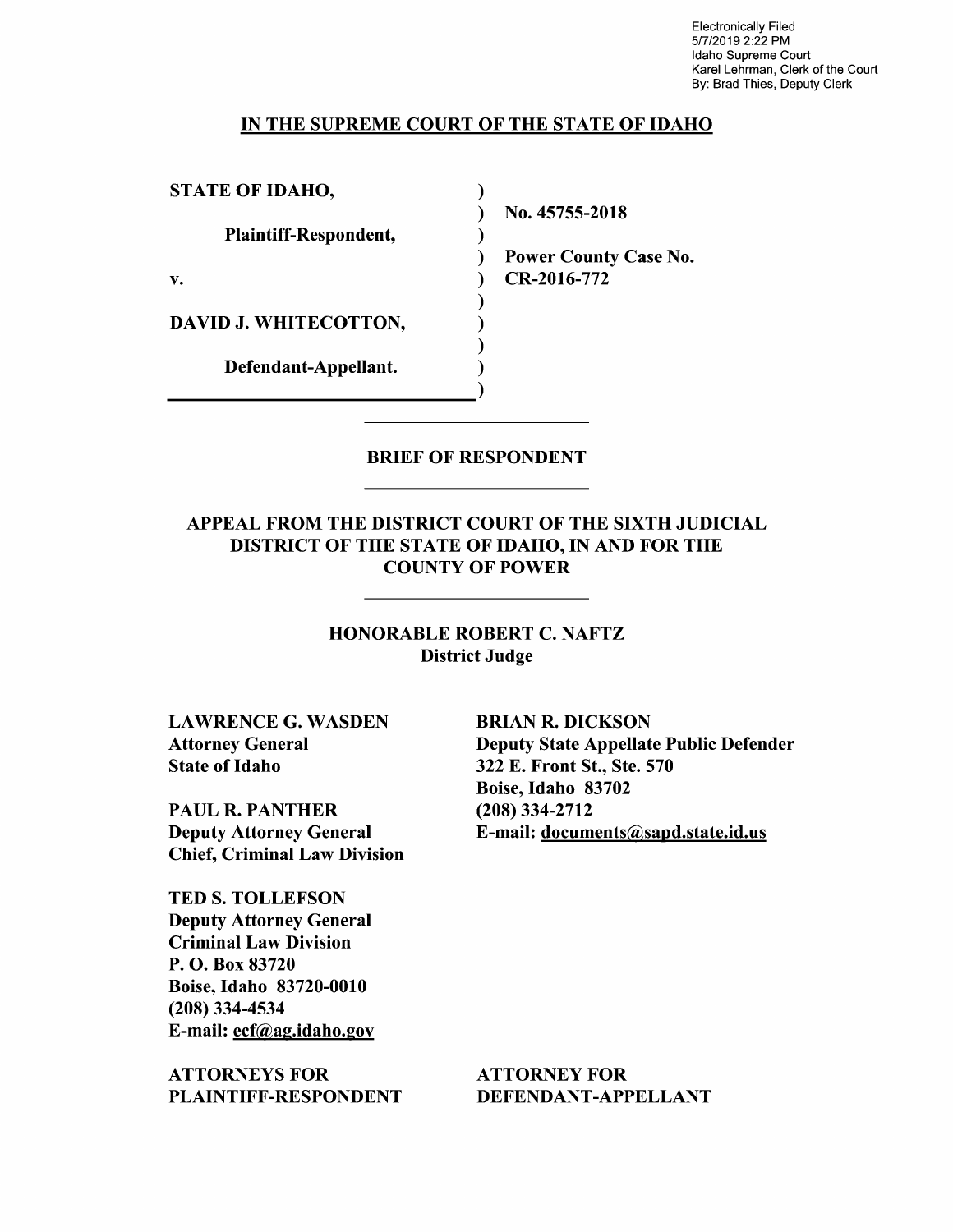# TABLE OF CONTENTS

| I. | The District Court Correctly Denied Whitecotton's Motion<br>To Suppress Because Officer Rodriguez Had Reasonable<br>Suspicion Of Potential Criminal Conduct To Check |                                                                                                                                              |  |  |
|----|----------------------------------------------------------------------------------------------------------------------------------------------------------------------|----------------------------------------------------------------------------------------------------------------------------------------------|--|--|
|    | A.                                                                                                                                                                   |                                                                                                                                              |  |  |
|    | <b>B.</b>                                                                                                                                                            |                                                                                                                                              |  |  |
|    | $\mathcal{C}$ .                                                                                                                                                      | The District Court Did Not Err Because Officer<br>Rodriguez, Based Upon The Report Of A Known<br>Informant, Had Reasonable Suspicion Of Some |  |  |
| Π. |                                                                                                                                                                      | The District Court Did Not Abuse Its Discretion When It<br>Imposed A Sentence Within The Applicable Legal Limits 16                          |  |  |
|    | A.                                                                                                                                                                   |                                                                                                                                              |  |  |
|    | <b>B.</b>                                                                                                                                                            | $\sim$                                                                                                                                       |  |  |
|    | C.                                                                                                                                                                   | Whitecotton Has Failed To Show The District<br>Court's One Isolated Comment, Taken Out Of<br>Context, Constituted An Abuse Of Sentencing     |  |  |
|    |                                                                                                                                                                      |                                                                                                                                              |  |  |
|    |                                                                                                                                                                      |                                                                                                                                              |  |  |
|    |                                                                                                                                                                      |                                                                                                                                              |  |  |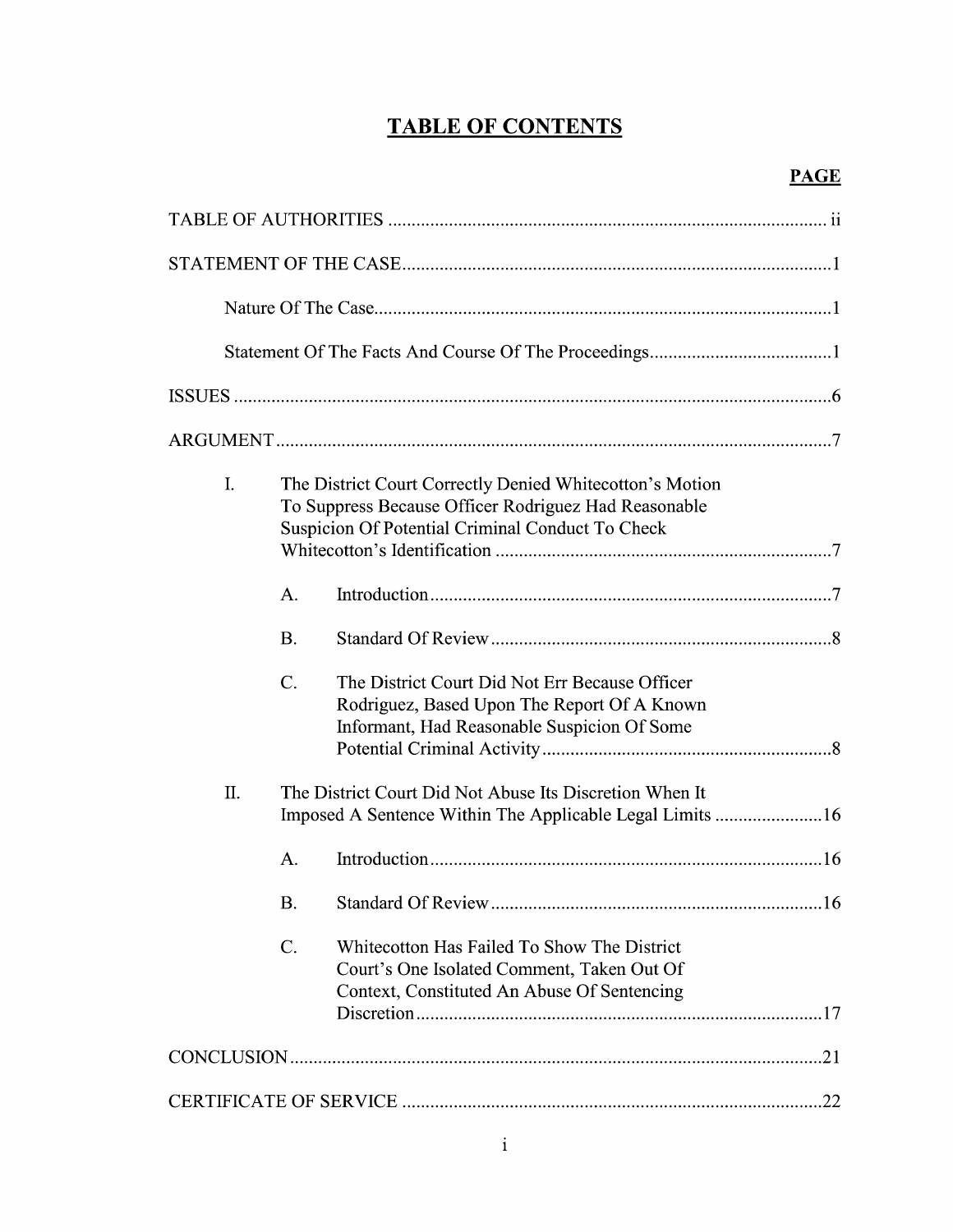# TABLE OF AUTHORITIES

| <b>CASES</b><br><b>PAGE</b> |
|-----------------------------|
|                             |
|                             |
|                             |
|                             |
|                             |
|                             |
|                             |
|                             |
|                             |
|                             |
|                             |
|                             |
|                             |
|                             |
|                             |
|                             |
|                             |
|                             |
|                             |
|                             |
|                             |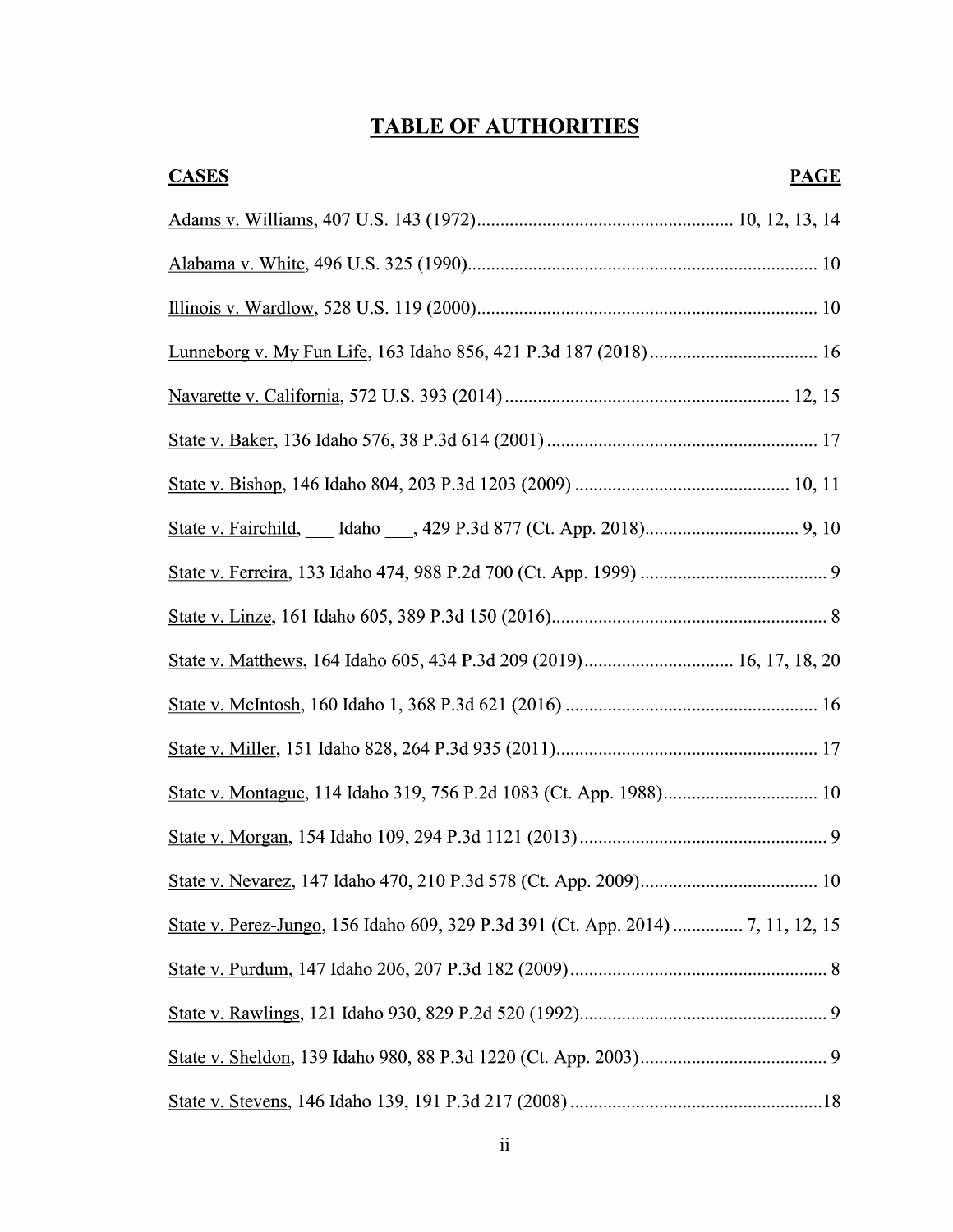# **STATUTES**

|--|--|

## CONSTITUTIONAL PROVISIONS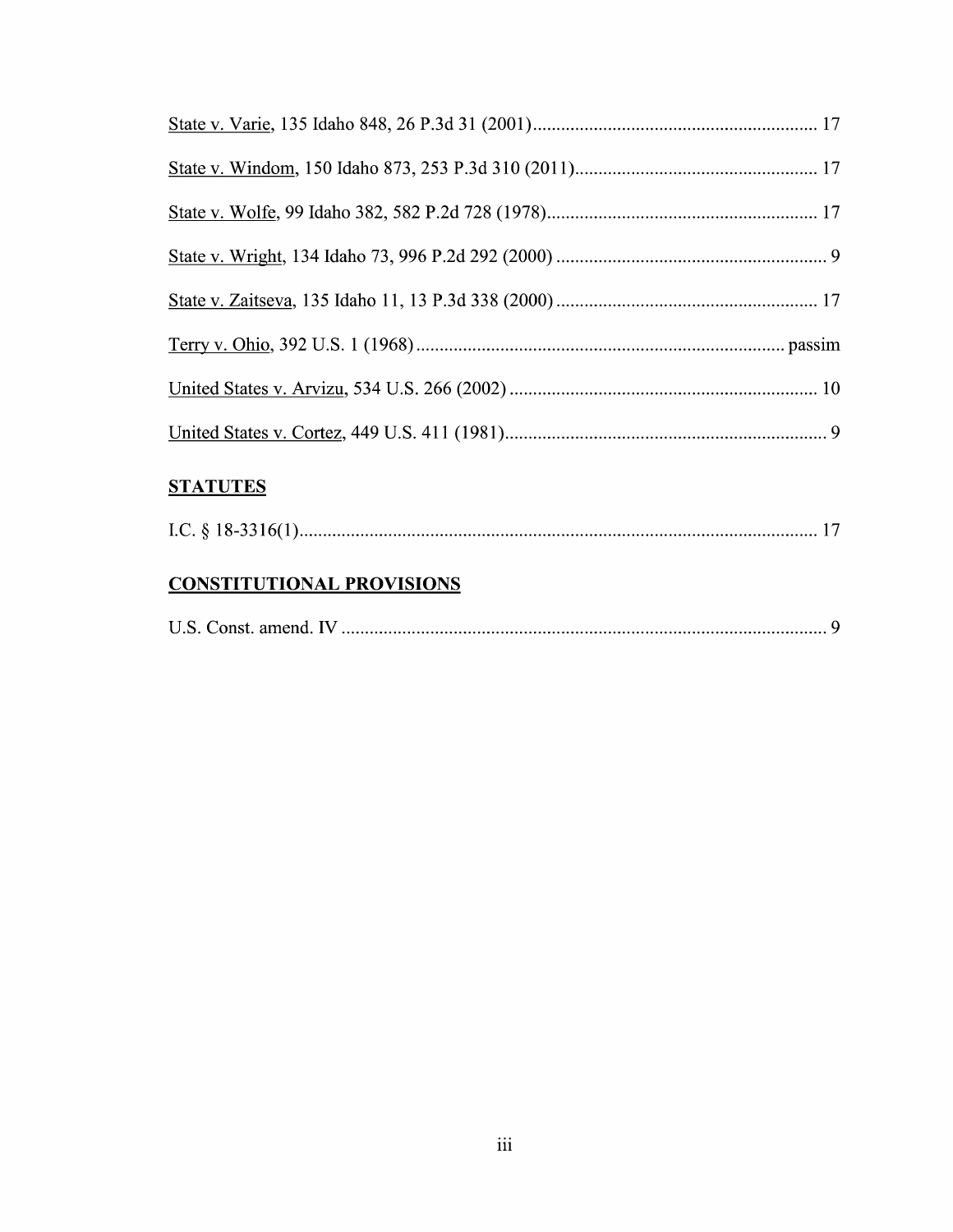#### STATEMENT OF THE CASE

#### Nature Of The Case

David J. Whitecotton appeals from the judgment of the district court entered upon the jury verdict finding him guilty of Unlawful Possession of a Firearm. On appeal, Whitecotton argues the district court erred when it denied his motion to suppress and abused its discretion when it sentenced him to five years with two years fixed.

### Statement Of The Facts And Course Of The Proceedings

Robercha Brillhart reported to the police that there was an unknown man with handgun strapped to his chest behaving strangely at the local pharmacy.  $(R_n, pp. 13-22;$ <sup>1</sup> 91-99.) Ms. Brillhart reported that While she was picking up her prescription, this unknown man was pacing in front 0f the pharmacy. (Id.) The man then entered the store and started asking about maps. (Id.) Then, as Ms. Brillhart was standing outside talking to her brother, the man walked up to them and introduced himself. (See id.) The man was wearing a handgun on his chest and kept turning to his side, which had the effect of exposing his handgun to Ms. Brillhart and her brother. (Id.) The man remained standing there as Ms. Brillhart and Mr. Roberts continued their conversation. (Id.) Ms. Brillhart thought this behavior was odd and suspicious. (Id.)

After Ms. Brillhart reported the odd behavior of the unknown man with the gun, the American Falls police department dispatched Officer Rodriguez. (Id.) Officer

<sup>&</sup>lt;sup>1</sup> There appear to be several copies of the record in the case. However it appears that Appellant is using the record labeled "David Whitecotton Appeal-Final.pdf." Unless otherwise noted, Respondent will use the same record.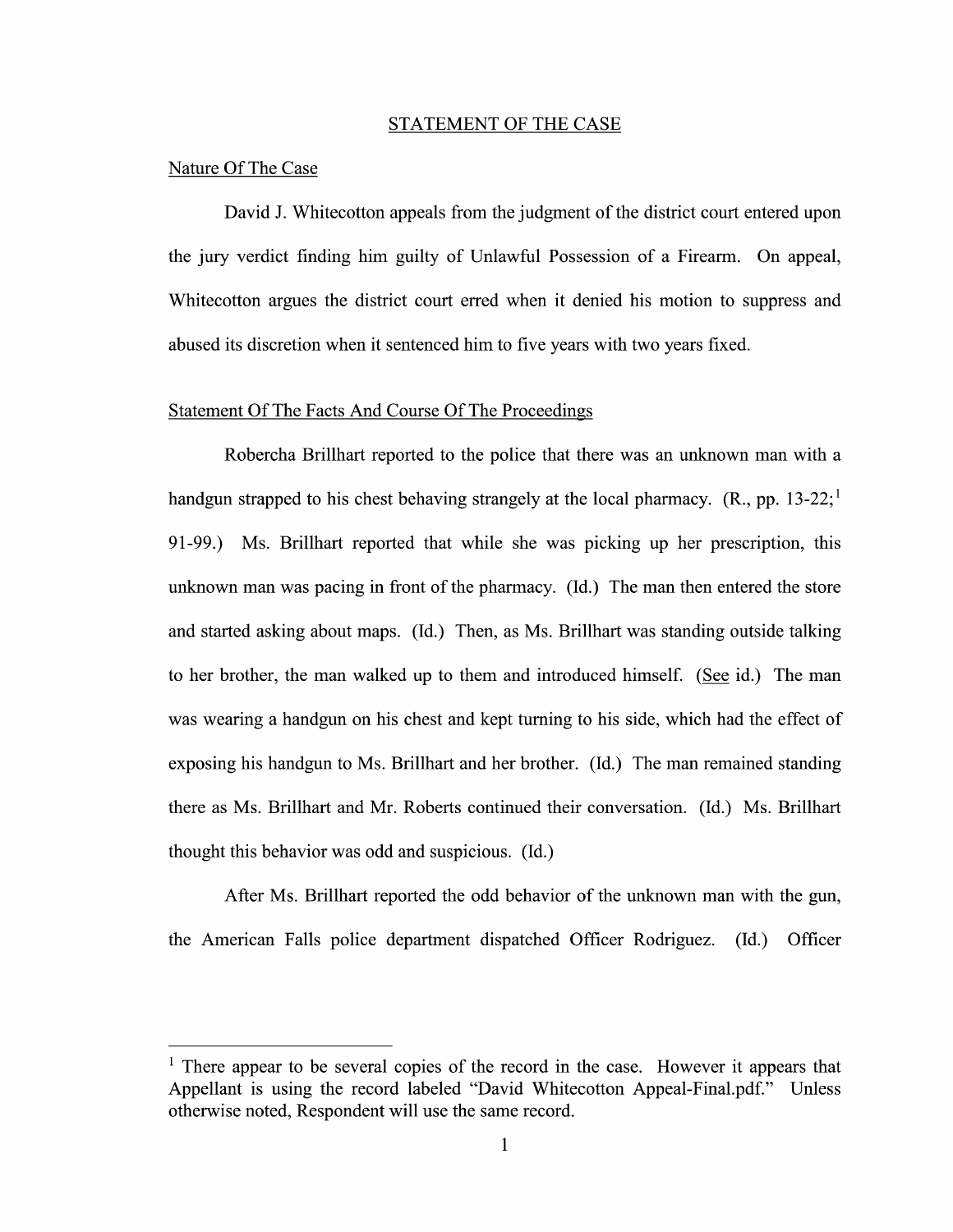Rodriquez made contact with the man matching Ms. Brillhart's description. (Id.) The man was sitting in parked truck and Officer Rodriguez could see the handgun strapped to his chest. (See id.; see also Ex.  $C^2$  at 0:30 to 6:00.)

Officer Rodriguez started to ask the man about the report of suspicious behavior, but the man started up the truck and said he was leaving. (See id.) Officer Rodriguez then instructed the man to turn off the truck so they could talk. (See id.) The man eventually turned off the truck. (Id.) Officer Rodriguez asked for the man's driver's license, but the man was reluctant to provide his driver's license, and instead provided veteran's identification card. (Id.) The card identified the man as Whitecotton. (Id.)

Officer Rodriguez returned to his vehicle to run the record check. (See R., pp. 13-22, 91-99; see also Ex. C. at  $6:00$  to 15:30.) The record check showed that Whitecotton's driving status was revoked due to a felony DUI in 2014. (Id.) Officer Rodriguez then got back out of his car and explained to Whitecotton that due to his revoked driving status he could not be driving. (Id.) Whitecotton said he could call a cab or get a ride from someone else. (Id.)

Officer Rodriguez and Whitecotton discussed how wearing the gun could scare people and make them feel uncomfortable. (See Ex. C at  $11:30$  to  $15:30$ .) Whitecotton said he was carrying the gun because it made people "less likely to commit crime." (Id.)

 $2$  The parties stipulated to the admission of a recording of Officer Rodriguez's body camera. (See R., pp., 80-91, 96, n .1; Ex. C.) The relevant electronic file contained in that exhibit for this appeal is labeled AXON Flex Video 2016-08-01 1624.mp4. Time citations are to this file and are approximate.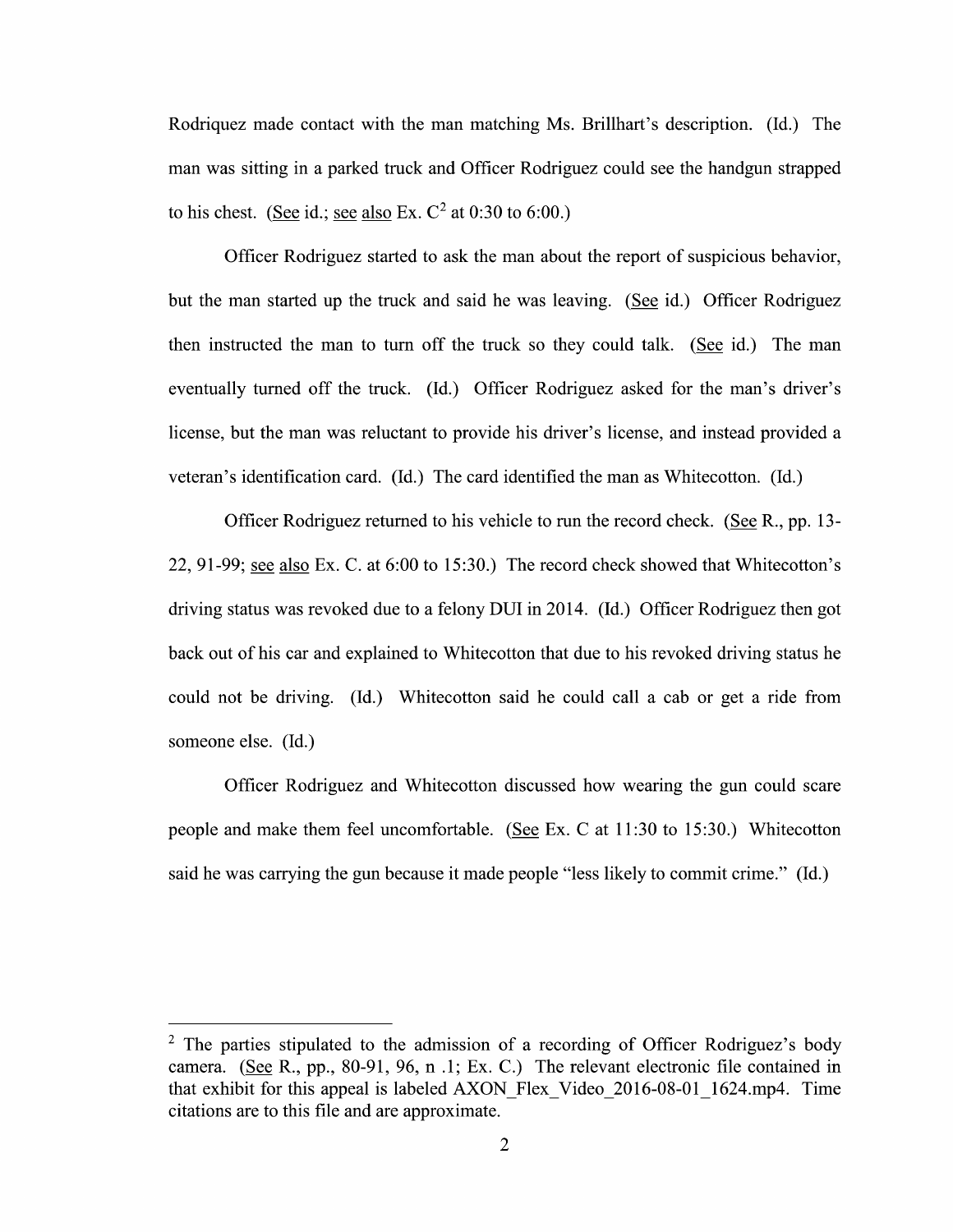Officer Rodriguez explained that because Whitecotton's driver's license was revoked he could arrest him now for driving to the store, but he did not want to do that. (Id.) Officer Rodriguez cautioned Whitecotton not to drive on a revoked license. (Id.) They shook hands. (Id.)

Officer Rodriguez returned to his patrol car. (See R., pp. 13-21; 92-93.) Officer Rodriguez then saw Whitecotton drive his truck out of the parking spot. (Id.) Officer Rodriguez pulled out and started to follow Whitecotton when Whitecotton parked in another parking spot. (Id.)

Dispatch informed Officer Rodriguez that Whitecotton had additional felony convictions. (Id.) Due t0 his felony convictions, Whitecotton could not legally be in possession of a firearm. (Id.) Officer Rodriguez then requested Whitecotton turn over his firearm. (Id.) Whitecotton refused and drove away. (Id.) Officer Rodriguez gave chase and then stopped Whitecotton and arrested him. (Id.)

The state charged Whitecotton with Unlawful Possession of a Firearm.  $(R_{.}, pp.$ 50-51, 136-137.) Whitecotton filed a Motion to Suppress seeking to suppress "all evidence obtained and statements made as a result of an illegal traffic stop without probable cause[.]" (R., pp. 65-66.) The state responded. (R., pp. 70-87.) The parties stipulated t0 the admission 0f the "Police Report, Witness Statement, and Body Cam Video attached t0 the affidavit 0f Anson L. Call II, in Support of Opposition to Defendant's Motion to Suppress[.]"  $(R., p. 92, n. 1;$  see also pp. 76-87.) The district court issued a Memorandum Decision and Order. (R., pp. 91-99.)

The district court found that the initial encounter between Officer Rodriguez and Whitecotton was consensual; however, once Officer Rodriguez instructed Whitecotton to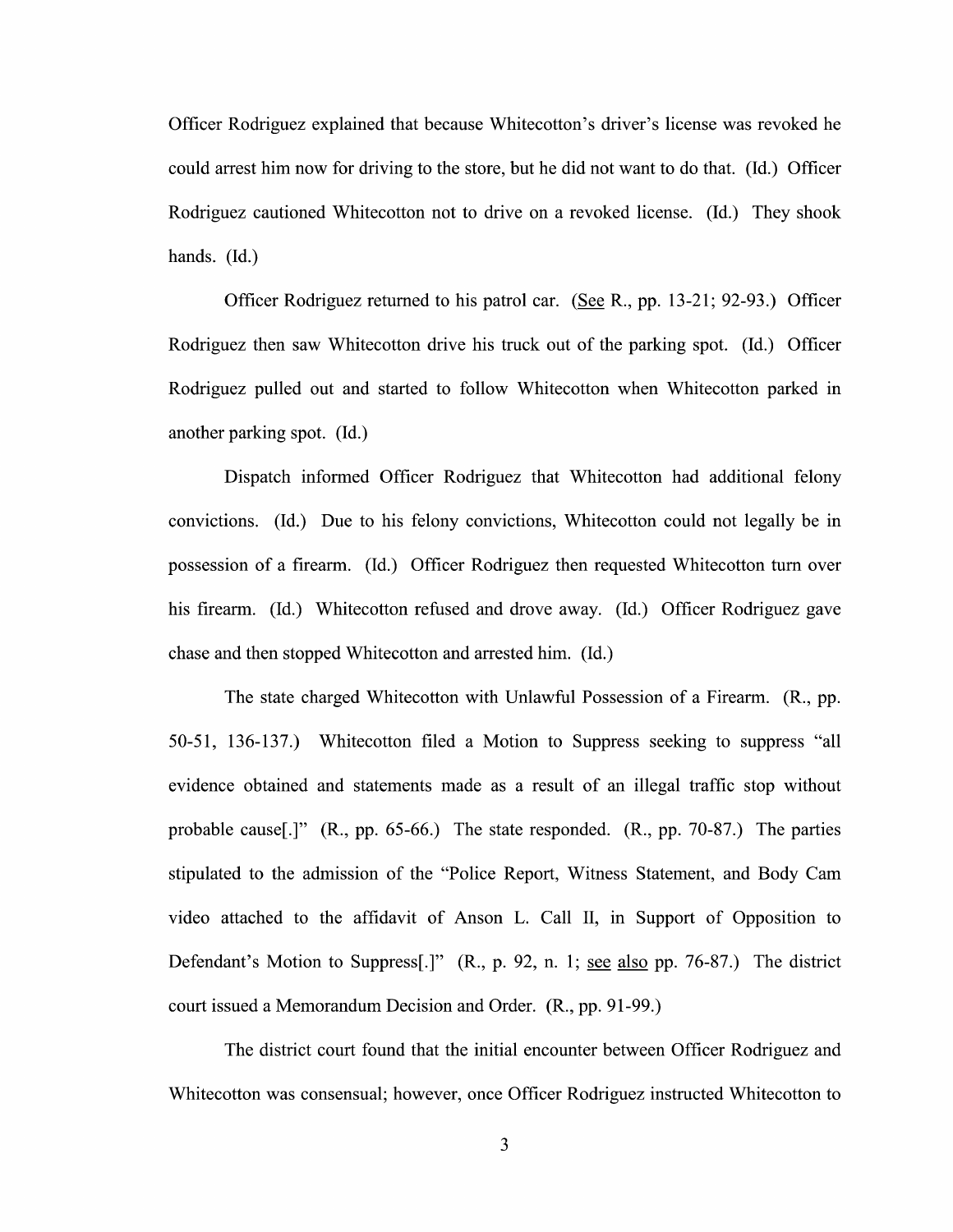turn off his truck, the encounter was n0 longer consensual and Whitecotton was seized. (R., pp. 93-95.) The district court next analyzed whether Officer Rodriguez had reasonable articulable suspicion to conduct this investigatory stop. (R., pp. 95-98.) The district court found that Ms. Brillhart, the reporting party, was known to Officer Rodriguez and thus Officer Rodriguez was justified in acting upon the information of a suspicious and armed individual that was provided by Ms. Brillhart. (See id.)

In this case, the reporting party was known to Officer Rodriguez. She was reporting that an armed man was acting suspiciously outside the Rockland Pharmacy. Her report was subject to immediate confirmation by law enforcement, and if she made a willfully false report, she would have been subject to prosecution under Idaho Code  $\S$  18-705. Based on those fact, Officer Rodriguez was justified in relying upon Ms. Brillhart's report as basis for the investigative stop. See Adams [v. Williams], 407 U.S. [143], 146, 92 S.Ct. [1921], 1923 [(1972)]. A brief stop of a suspicious individual in order to determine his identity or to maintain the status quo momentarily while obtaining more information may be most reasonable in light of the facts known to the officer at the time. Id. In addition, the information provided by Ms. Brillhart carried a particular indication of reliability in that it was based upon her own first-hand observation of the reported events. Her report was further corroborated by Officer Rodriguez's observation of a man sitting in a black Ford pick-up truck with Oregon plates and fitting the description provided by [Ms.] Brillhart.

(R., p. 98.) The district court denied Whitecotton's motion to suppress. (Id.)

Whitecotton pled guilty to unlawful possession of a firearm and the state agreed to dismiss the misdemeanors.  $(2/10/17 \text{ Tr}$ , p. 18, L. 5 – p. 37, L. 16.) However, prior to the sentencing hearing, Whitecotton absconded. (See R., pp. 114-121.) Whitecotton was rearrested. (Id.)

After his re-arrest, at the time scheduled for his new sentencing hearing, Whitecotton moved to withdraw his guilty plea.  $(8/30/17 \text{ Tr}$ , p. 2, L.  $3 - p$ , 9, L. 9.) The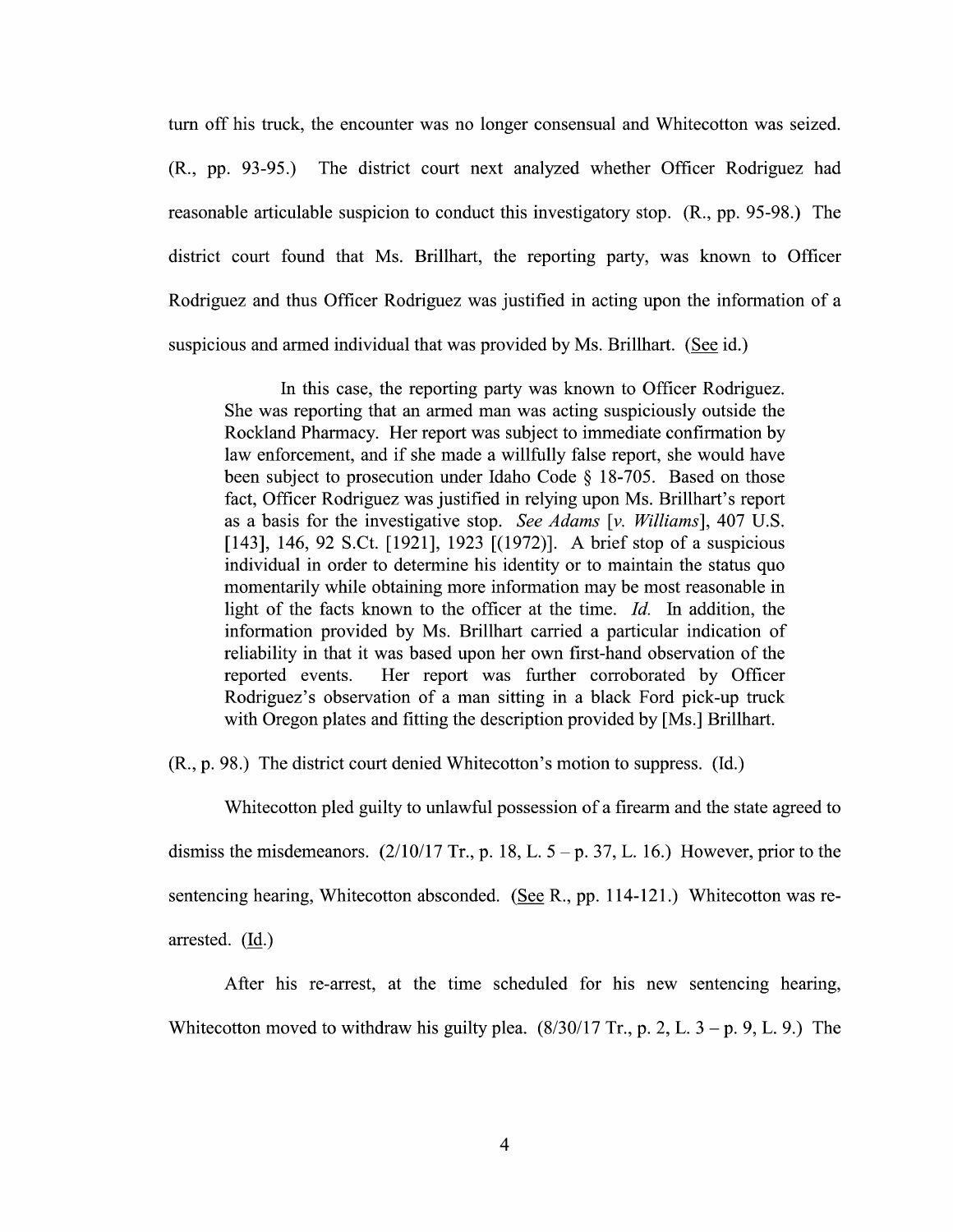district court granted the motion to withdraw the guilty plea and set the case for jury trial. (Id.)

The jury found Whitecotton guilty of unlawful possession of a firearm.  $(R_1, p_2)$ . 171;  $12/5/17$  Tr., p. 201, L. 18 – p. 204, L. 17.) At sentencing, the state requested a sentence of five years with four years fixed, in part because Whitecotton had absconded from probation in Oregon and Whitecotton failed to appear at an earlier sentencing hearing.  $(12/15/17 \text{ Tr.}, p. 211, L. 8-p. 213, L. 23.)$  Whitecotton argued for probation.  $(12/15/17$  Tr., p. 214, L. 3 – p. 218, L. 3.) The district court reviewed the presentence investigation report and considered the facts and circumstances of the case as well as considering Whitecotton's prior criminal record.  $(12/15/17 \text{ Tr}$ , p. 224, L. 20 – p. 227, L. 7.) The district court noted that this was not Whitecotton's first felony conviction.  $(12/15/17$  Tr., p. 224, L. 20 – p. 227, L. 7.) The district court entered judgment and sentenced Whitecotton to five years with two years fixed. (Id.; see also R., pp. 177-179.)

Whitecotton moved for reduction of sentence under Idaho Criminal Rule 35. (R., pp. 208-212.) The district court held a hearing on the Rule 35 motion.  $(R_1, p. 217;$  $4/27/18$  Tr., p. 5, L. 5 – p. 16, L. 21.) The district court denied the Rule 35 motion for leniency.  $(4/27/18 \text{ Tr.}, p. 14, L. 8 - p. 16, L. 18.)$  Whitecotton timely appealed.  $(R., pp. 16, L. 18.)$ 180—182.)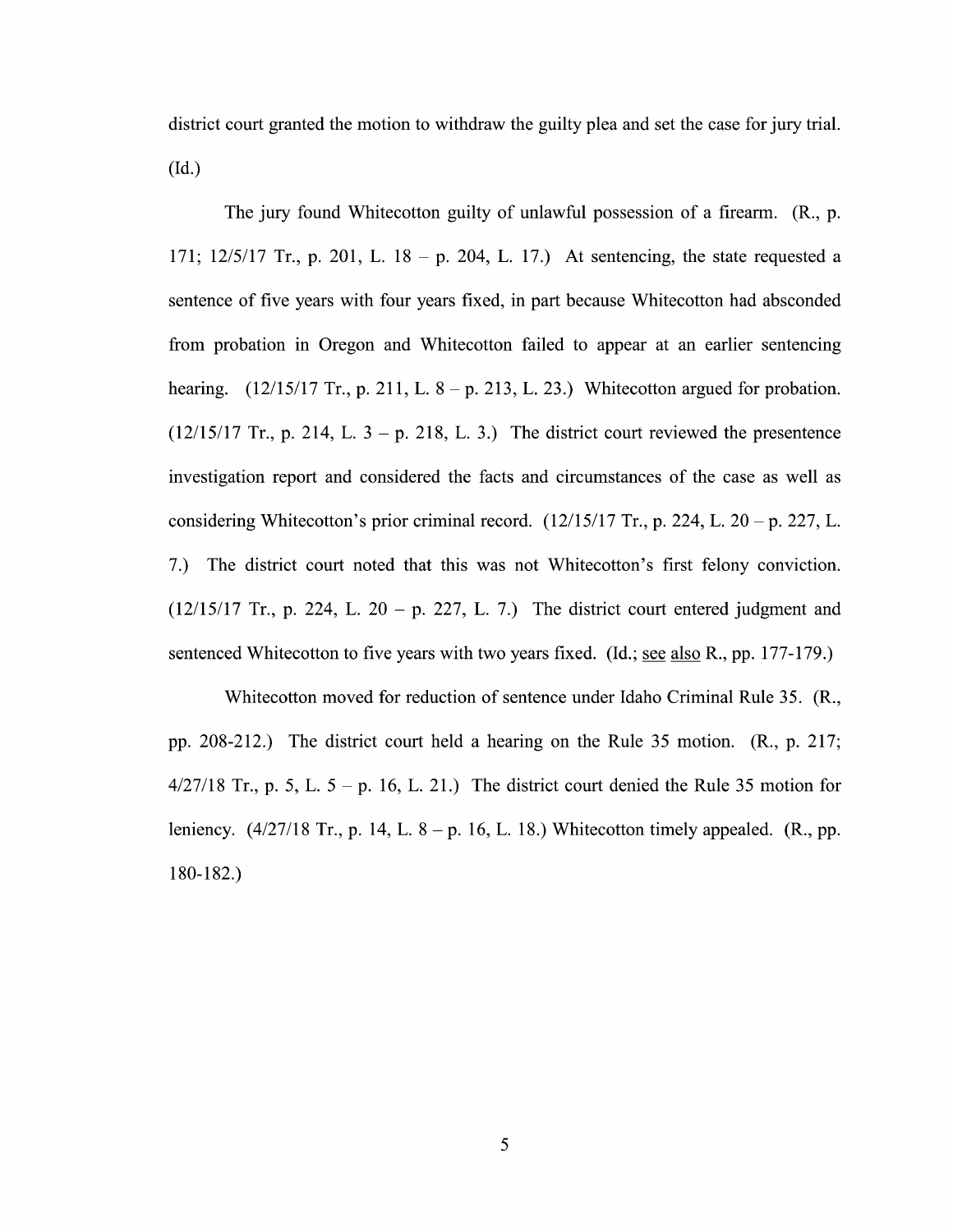#### ISSUES

Whitecotton states the issues on appeal as:

I. Whether the district court erred When it denied Mr. Whitecotton's motion to suppress because it failed to conduct the requisite analysis, and because under the proper analysis, the contents of Ms. Brillhart's report did not objectively demonstrate he was, or was about to be, engaged in any sort of criminal conduct.

II. Whether the district court abused its discretion by considering the fact that Mr. Whitecotton exercised his rights when it imposed his sentence, as evidenced by its explanation that it, "Certainly had to look at the case much differently once he withdrew that plea and required the State to sentence, as evidenced by its explanation that it, "Certainly had to look at State to prove his guilt to a jury."

(Appellant's brief, p. 6.)

The state rephrases the issues as:

1. Has Whitecotton failed to show the district court erred when it determined, based upon Ms. Brillhart's report, that Officer Rodriguez had reasonable articulable suspicion to temporarily detain Whitecotton for investigation?

2. Has Whitecotton failed to show the district court abused its discretion when it sentenced Whitecotton?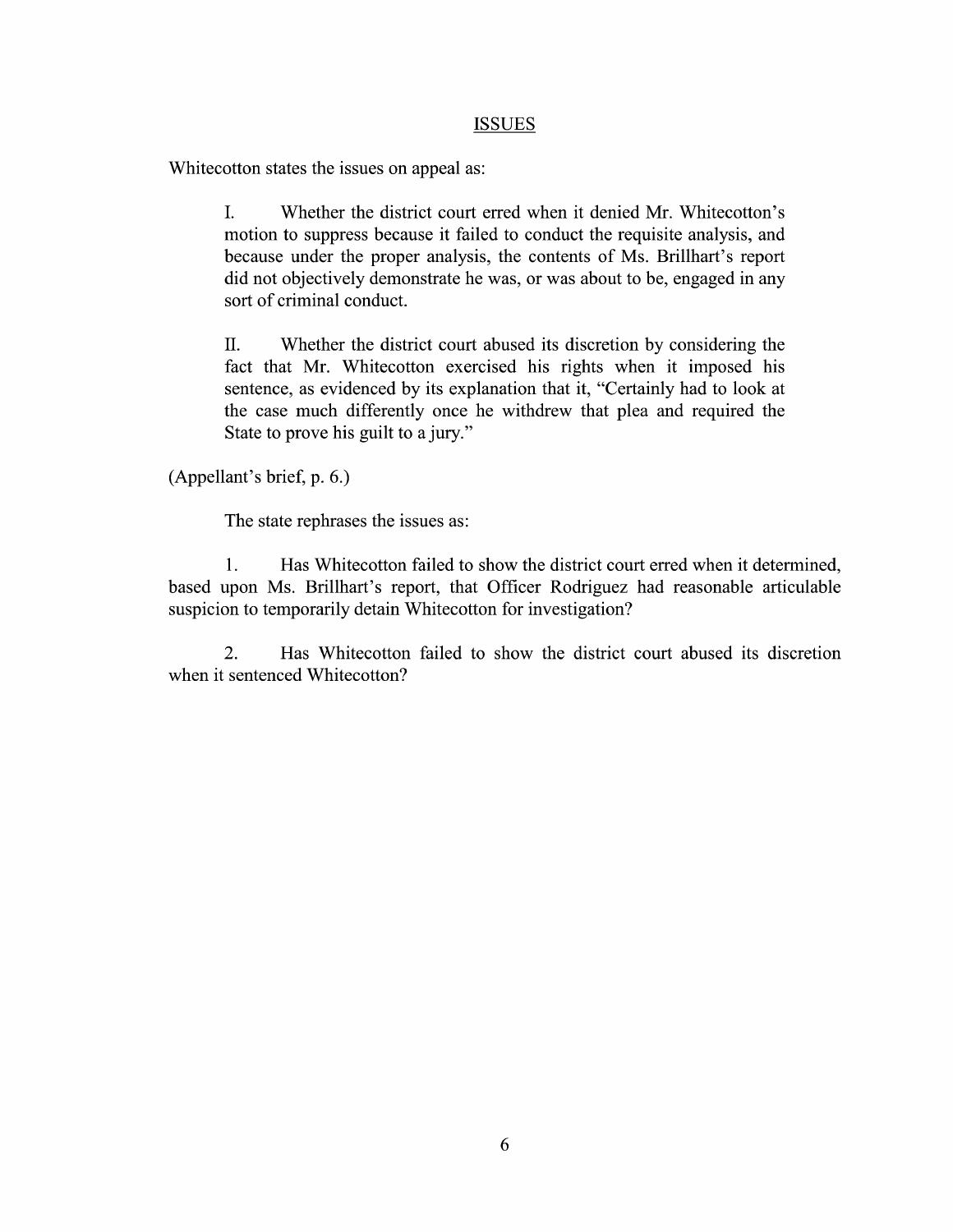#### ARGUMENT

#### I.

### The District Court Correctly Denied Whitecotton's Motion To Suppress Because Officer Rodriguez Had Reasonable Suspicion Of Potential Criminal Conduct To Check Whitecotton's Identification

#### A. Introduction

The district court found that Officer Rodriguez could rely upon Ms. Brillhart's<br>report of an unknown man, with a gun strapped to his chest, acting strangely at the local pharmacy, in order to temporarily detain Whitecotton to investigate. (See R., pp. 91-99.) On appeal, Whitecotton argues the district court applied the incorrect analysis because the district court was required to identify a specific crime based upon Ms. Brillhart's report. (See Appellant's brief, pp. 7-16.) Whitecotton then argues there were insufficient facts to find he had or was about to commit a theft or criminal exhibition of a firearm. (See id.) Whitecotton's argument is contrary to Idaho law and has been previously rejected. See State V. Perez-Jungo, 156 Idaho 609, 329 P.3d 391 (Ct. App. 2014). Reasonable suspicion does not require a belief that a specific crime has been or is about to committed. See id. In addition to being contrary to Idaho law, the cases cited by Whitecotton do not support his conclusion that the district court erred. The district court properly found that, based upon Ms. Brillhart's report and Officer Rodriguez's observations, Officer Rodriguez could conduct a brief stop to determine Whitecotton's identity and obtain additional information. (See R., pp. 97-98.) Whitecotton has failed to show the district court erred.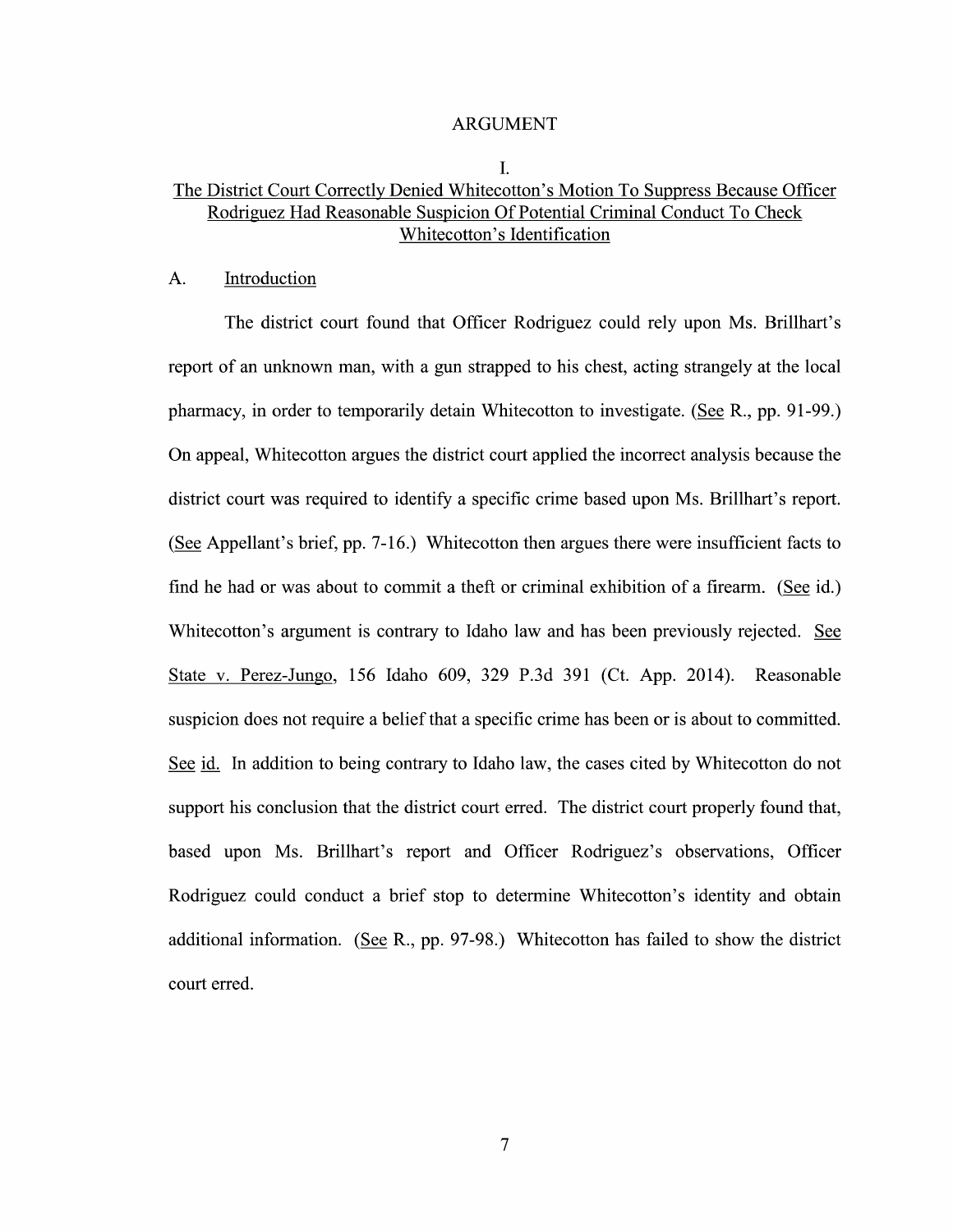### B. Standard Of Review

The appellate court reviews the denial of a motion to suppress using a bifurcated standard. State v. Linze, 161 Idaho 605, 607, 389 P.3d 150, 152 (2016) (citing State v. Purdum, 147 Idaho 206, 207, 207 P.3d 182, 183 (2009)). The appellate court will accept the trial court's findings of fact unless they are clearly erroneous. Id. (citing Purdum, 147 Idaho at 207, 207 P.3d at 183). However the appellate court freely reviews the trial court's application of constitutional principles in light of the facts found. Id. (citing Purdum, 147 Idaho at 207, 207 P.3d at 183).

### C. The District Court Did Not Err Because Officer Rodriguez, Based Upon The Report Of Known Informant, Had Reasonable Suspicion Of Some Potential Criminal Activity

The district court found that Officer Rodriguez temporarily seized Whitecotton when Officer Rodriguez told Whitecotton to turn off his truck. (See R., pp. 94-98.) The district court found that Ms. Brillhart's report t0 Officer Rodriguez was reliable, and that the details of that report – that Whitecotton was armed and acting odd and suspiciously – provided reasonable articulable suspicion for Officer Rodriguez to detain Whitecotton in order to investigate the situation and Whitecotton's identification. (Id.) Using Whitecotton's identification, Officer Rodriguez was able to determine the Whitecotton was a convicted felon who could not legally possess firearms. (See R., pp. 13-22, 91-99.) The district court did not err and properly applied the reasonable suspicion standards to determine that the detention in order to obtain Whitecotton's identification did not violate the Fourth Amendment 0f the United States Constitution.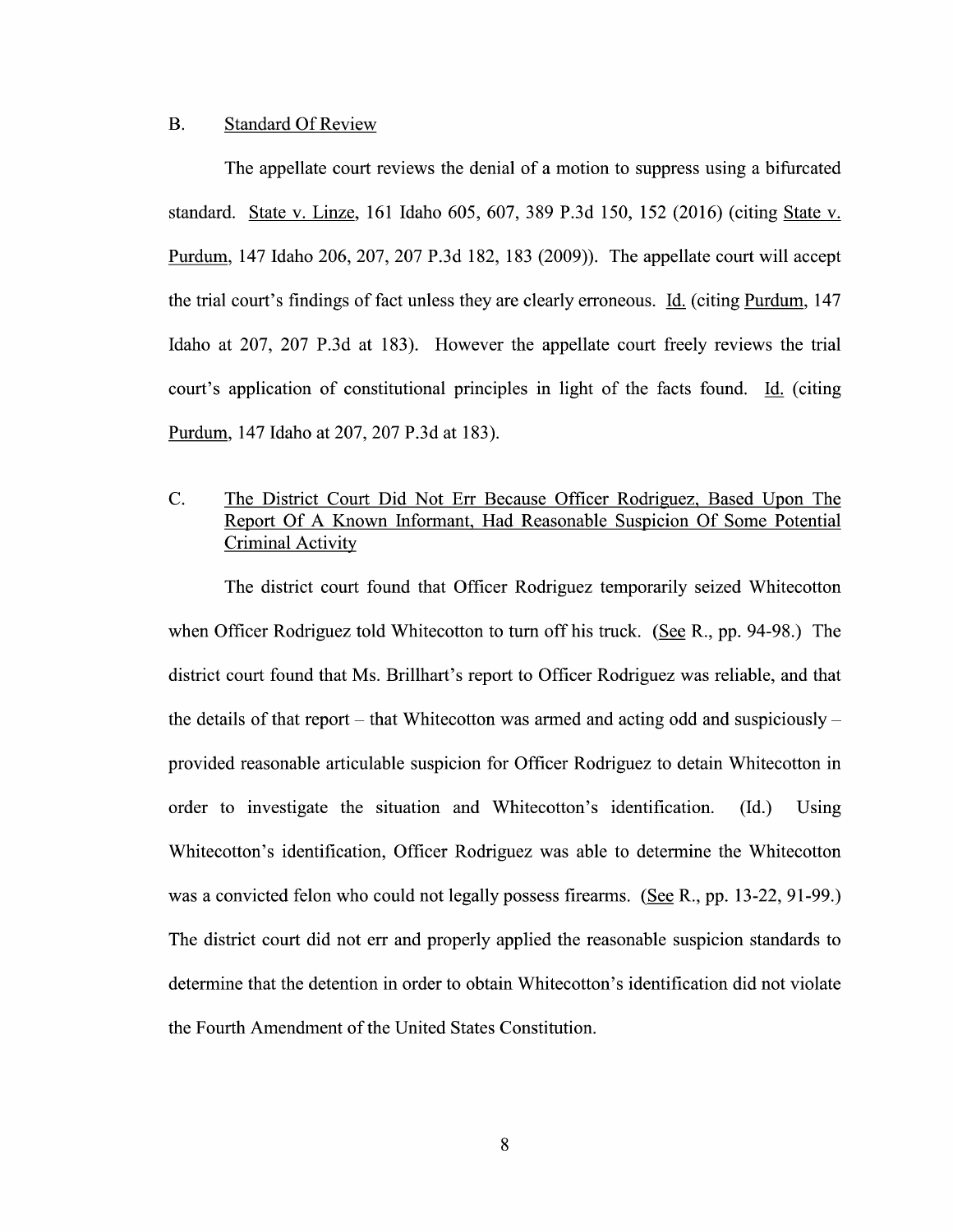Pursuant to the Fourth Amendment 0f the United States Constitution "[t]he right 0f the people to be secure in their persons, houses, papers, and effects, against unreasonable searches and seizures, shall not be violated." U.S. Const. amend. IV. police officer may detain a person for the purpose of investigating possible criminal behavior "if there is an articulable suspicion that the person has committed 0r is about to commit a crime." State v. Wright, 134 Idaho 73, 76, 996 P.2d 292, 295 (2000) (quoting State v. Rawlings, 121 Idaho 930, 932, 829 P.2d 520, 522 (1992)). Such a detention "is permissible if it is based upon specific articulable facts which justify suspicion that the detained person is, has been, or is about to be engaged in criminal activity." State  $v$ . Sheldon, 139 Idaho 980, 983, 88 P.3d 1220, 1223 (Ct. App. 2003) (citing Terry v. Ohio, 392 U.S. 1, 21 (1968); United States v. Cortez, 449 U.S. 411, 417 (1981)).

"Investigatory detentions are permissible when justified by an officer's reasonable articulable suspicion that a person has committed, or is about to commit, a crime." State v. Fairchild, Idaho , 429 P.3d 877, 883 (Ct. App. 2018) (citing State v. Morgan, 154 Idaho 109, 112, 294 P.3d 1121, 1124 (2013)). "'Reasonable suspicion must be based on specific, articulable facts and the rational inferences that can be drawn from those facts. Reasonable suspicion requires more than a mere hunch or inchoate and unparticularized suspicion." Id. (quoting Morgan, 154 Idaho at 112, 294 P.3d at 1124). "The reasonableness of the suspicion must be evaluated upon the totality of the circumstances at the time of the stop." Id. (citing State v. Ferreira, 133 Idaho 474, 483, 988 P.2d 700, 709 (Ct. App. 1999)). Reasonable suspicion "requires less than probable cause but more than mere speculation or instinct on the part of the officer." Id. (citing Ferreira, <sup>133</sup> Idaho at 483, <sup>988</sup> P.2d at 709). "An officer may draw reasonable inferences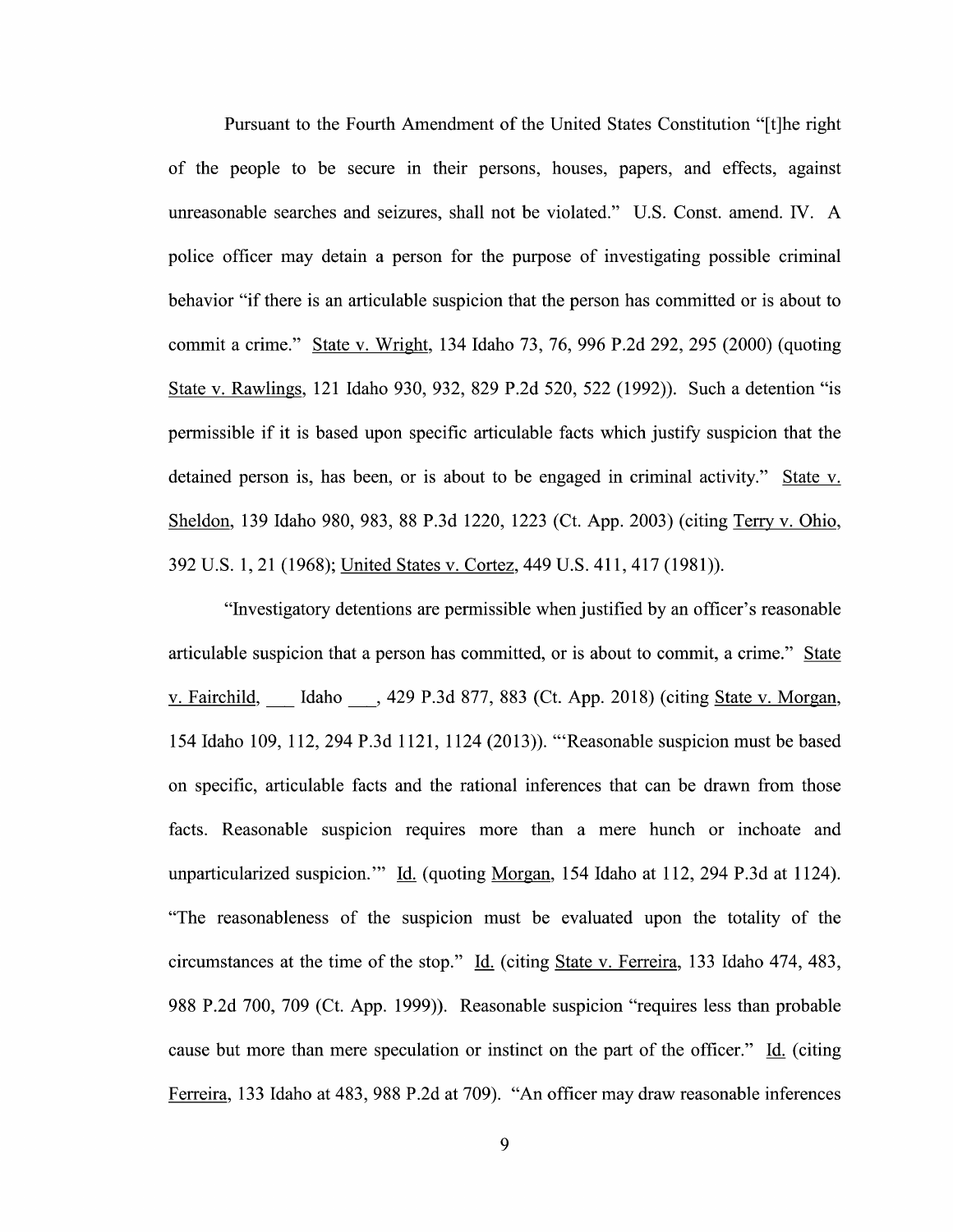from the facts in his or her possession, and those inferences may be drawn from the officer's experience and law enforcement training." Id. (citing State v. Montague, 114 Idaho 319, 321, 756 P.2d 1083, <sup>1085</sup> (Ct. App. 1988)). "'A determination that reasonable suspicion exists, however, need not rule out the possibility of innocent conduct." Id. (quoting United States v. Arvizu,  $534$  U.S. 266, 277 (2002)). "The assessment of reasonable suspicion 'must be based 0n common sense judgments and inferences about human behavior." State V. Nevarez, 147 Idaho 470, 210 P.3d 578 (Ct. App. 2009) (citing Illinois V. Wardlow, 528 U.S. 119, 125 (2000)).

"An informant's tip regarding suspected criminal activity may give rise t0 reasonable suspicion when it would 'warrant a man of reasonable caution in the belief that a stop was appropriate." State v. Bishop, 146 Idaho 804, 811-812, 203 P.3d 1203, 1210-1211 (2009) (citing Alabama v. White, 496 U.S. 325, 329 (1990); Terry, 392 U.S. at 22.) "Whether a tip amounts to reasonable suspicion depends on the totality of the circumstances including the substance, source, and reliability of the information provided." Id. (citing White, 496 U.S. at 328-329.) "In other words, a tip must possess adequate indicia of reliability in order to justify a *Terry* stop." Id. (citing Adams v. Williams, 407 U.S. 143, 147 (1972). "The more reliable the tip, the less information required to establish reasonable suspicion." Id. (citing White, 496 U.S. at 330.) "Factors indicative 0f reliability include Whether the informant reveals his 0r her identity and the basis of his or her knowledge, whether the location of the informant is known, whether the information was based on first-hand observations of events as they were occurring, whether the information the informant provided was subject to immediate confirmation or corroboration by police, whether the informant has previously provided reliable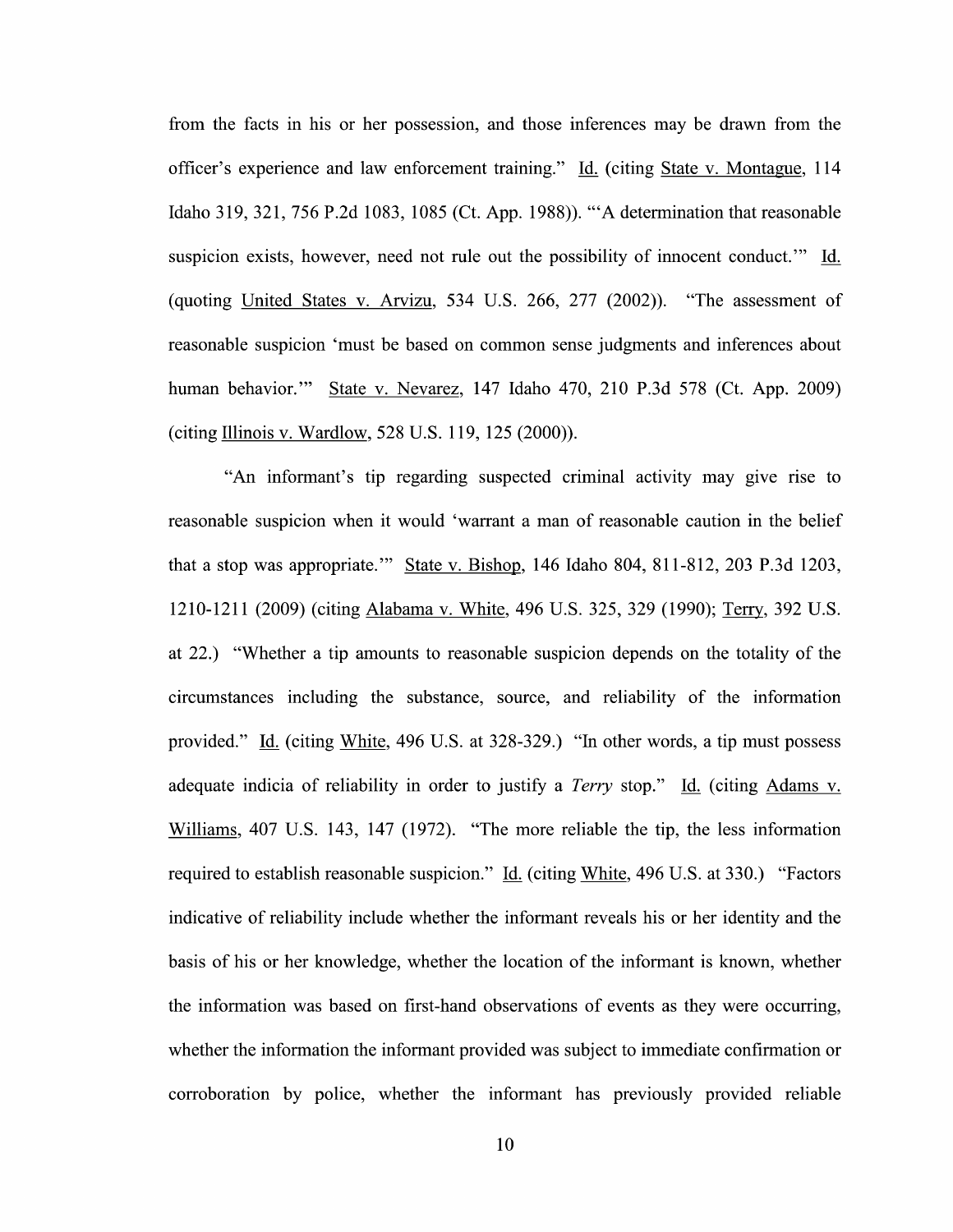information, Whether the informant provides predictive information, and Whether the informant could be held criminally liable if the report were discovered to be false." Li. (citations omitted.)

Whitecotton first argues that the district court only evaluated Whether Ms. Brillhart's report could be relied upon and did not "evaluate whether the facts in Ms. Brillhart's report objectively demonstrated that Mr. Whitecotton was, or was about to be, engaged in criminal conduct." (Appellant's brief, pp. 7-11.) Whitecotton argues that the district court was required t0 specifically identify what crime Whitecotton was supposed to have committed or have been about to commit. (See id.) Whitecotton then goes on to argue that there were insufficient facts to support reasonable suspicion of a "theft-type offense" or an "exhibition of a firearm" type offense. (See Appellant's brief, pp. 12-16.)

Whitecotton's argument is incorrect and is contrary to Idaho law. The relatively low standard required for "reasonable suspicion" does not require the police to identify a specific crime. Rather, reasonable suspicion is established if the facts known to the officer tend objectively to show that some crime has been or is about to be committed. See Perez-Jungo, 156 Idaho at 615, 329 P.3d at 397.

In Perez-Jungo, the Idaho Court of Appeals rejected the argument that Whitecotton now raises. See id. at 156 Idaho at 615, 329 P.3d at 397 ("Perez-Jungo argues that the extension of his detention could only be justified by reasonable suspicion that a *specific* crime had been committed. In other words, he contends that there must have been objective facts that provided reasonable suspicion of at least one of the specific crimes the officer suspected Perez-Jungo 0f having committed") (emphasis original). Reasonable suspicion only requires a "showing of objective and specific articulable facts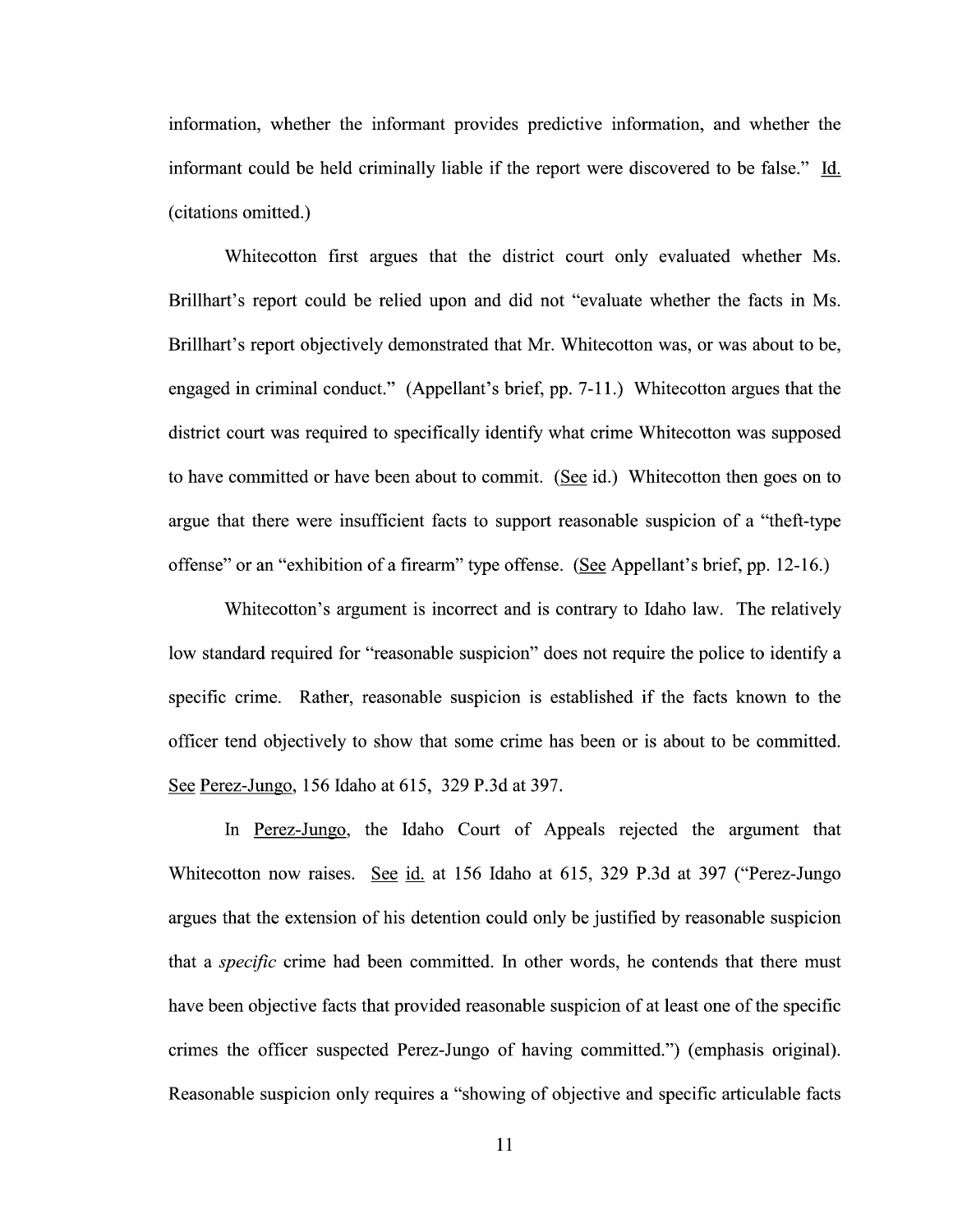giving reason to believe that the individual has been or is about to be involved in *some* criminal activity." Id. (emphasis original).

Perez-Jungo misapprehends the applicable standard. Just as with probable cause to search a vehicle, reasonable suspicion does not require a belief that any *specific* criminal activity is afoot to justify an investigative detention; instead, all that is required is a showing of objective and specific articulable facts giving reason to believe that the individual has been or is about to be involved in *some* criminal activity. This analysis is based on the totality of the circumstances, meaning that we 100k at the whole picture, including those facts that may support suspicion of one crime but not another. Even if there is not sufficient reasonable suspicion 0f any specific crime, there may still be reasonable suspicion that some criminal activity is afoot, which is all that is required to extend an investigative detention.

Li. (internal citations omitted; emphasis original). Whitecotton's argument 0n appeal,

that the district court was required to identify a specific crime, is contrary to Idaho law.

Further, the cases relied upon by Whitecotton undercut his argument and support the analysis of the district court because none of these three cases require the type of specific crime identification Whitecotton proposes. (See Appellant's brief, p. 10 (citing Terry v. Ohio, 392 U.S. 1 (1968); Navarette v. California, 572 U.S. 393 (2014); Adams v. Williams, 407 U.S. 143 (1972).) In Terry, the United States Supreme Court asked Whether "the facts available to the officer at the moment of the seizure or search 'Warrant a man of reasonable caution in the belief' that the action taken was appropriate?" Terry, 392 U.S. at 21-22 (citations omitted). The Court found that an officer may investigate "possibly criminal behavior even though there is no probable cause to make an arrest." Id. at 22. In making that determination the Court detailed the objective facts available to the officer at the time he temporarily detained the suspects in that case:

[Officer McFadden] had observed [the three men] go through a series of acts, each 0f them perhaps innocent in itself, but which taken together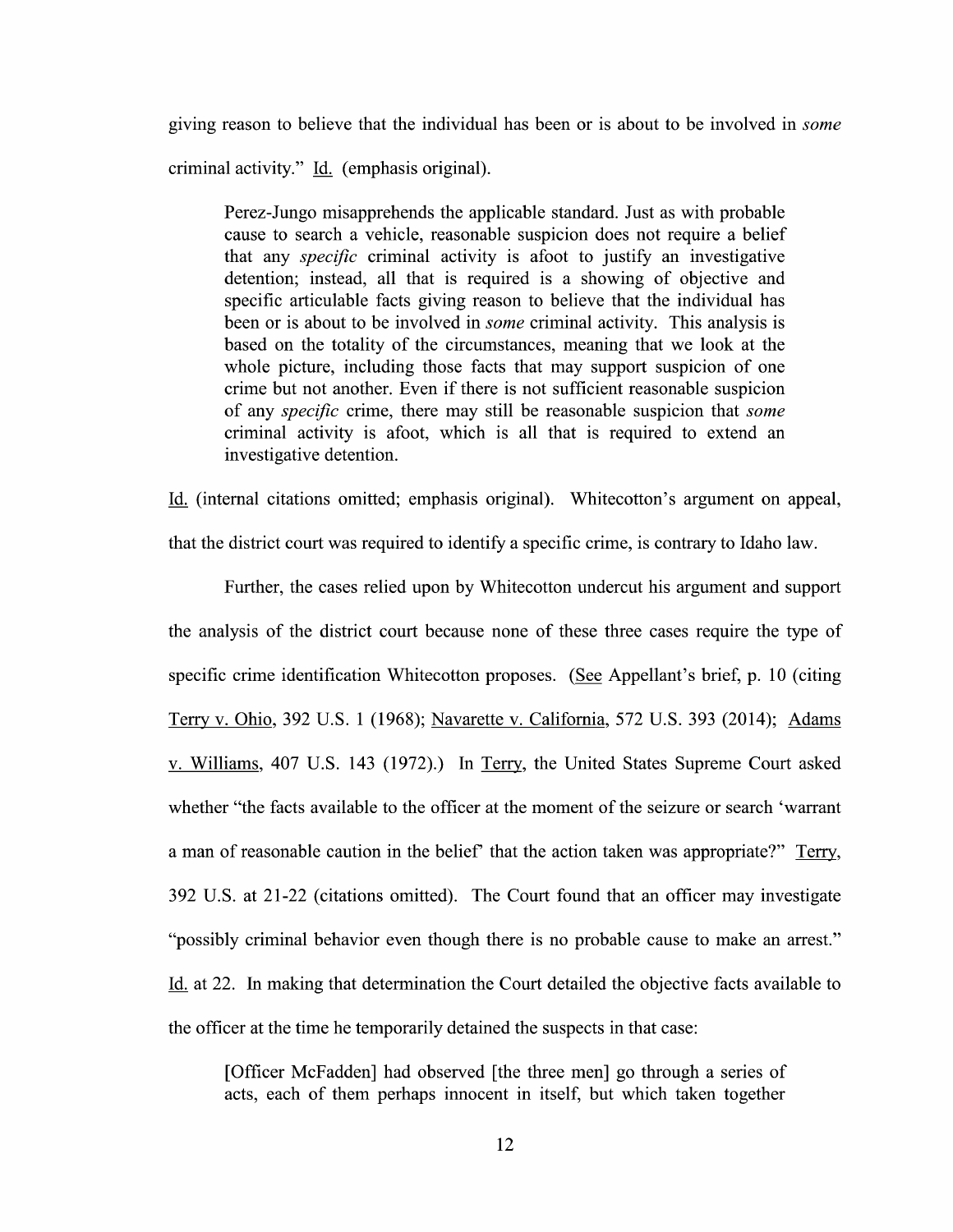warranted further investigation. There is nothing unusual in two men standing together on a street corner, perhaps waiting for someone. Nor is there anything suspicious about people in such circumstances strolling up and down the street, singly 0r in pairs. Store Windows, moreover, are made t0 be looked in. But the story is quite different Where, as here, two men hover about a street corner for an extended period of time, at the end of which it becomes apparent that they are not waiting for anyone or anything; Where these men pace alternately along an identical route, pausing to stare in the same store window roughly 24 times; where each completion of this route is followed immediately by a conference between the two men 0n the corner; where they are joined in one of these conferences by a third man who leaves swiftly; and where the two men finally follow the third and rejoin him a couple of blocks away. It would have been poor police work indeed for an officer of 30 years' experience in the detection of thievery from stores in this same neighborhood to have failed to investigate this behavior further.

Id. at 22-23. Importantly, when determining whether it was appropriate for Officer McFadden t0 detain the three men t0 investigate, the Court did not require Officer McFadden (or the trial court) to specify whether the three men were going to commit a robbery, theft, or other specific crime. See id. at 22-23. The Court only noted the officer's experience in the detection of thievery. See id. The Court required the officer to articulate the specific reasons for his suspicions but not the specific crime.

The same is true in Adams v. Williams. At 2:15 a.m. Sergeant Connolly was on duty in a high-crime area of Bridgeport, Connecticut, when a person known to Sergeant Connolly told him that an individual in a nearby car was carrying narcotics and had a gun. Adams, 407 at 144-145. Sergeant Connolly approached the car and asked the occupant, Robert Williams, to open the door. Id. at 145. Williams rolled the window down instead. Id. Sergeant Connolly could not see the gun. Id. However, based upon the information provided by the informant, Sergeant Connolly reached into the car and grabbed the gun. Li. The gun was Where the informant said it would be. Li. Sergeant Connolly arrested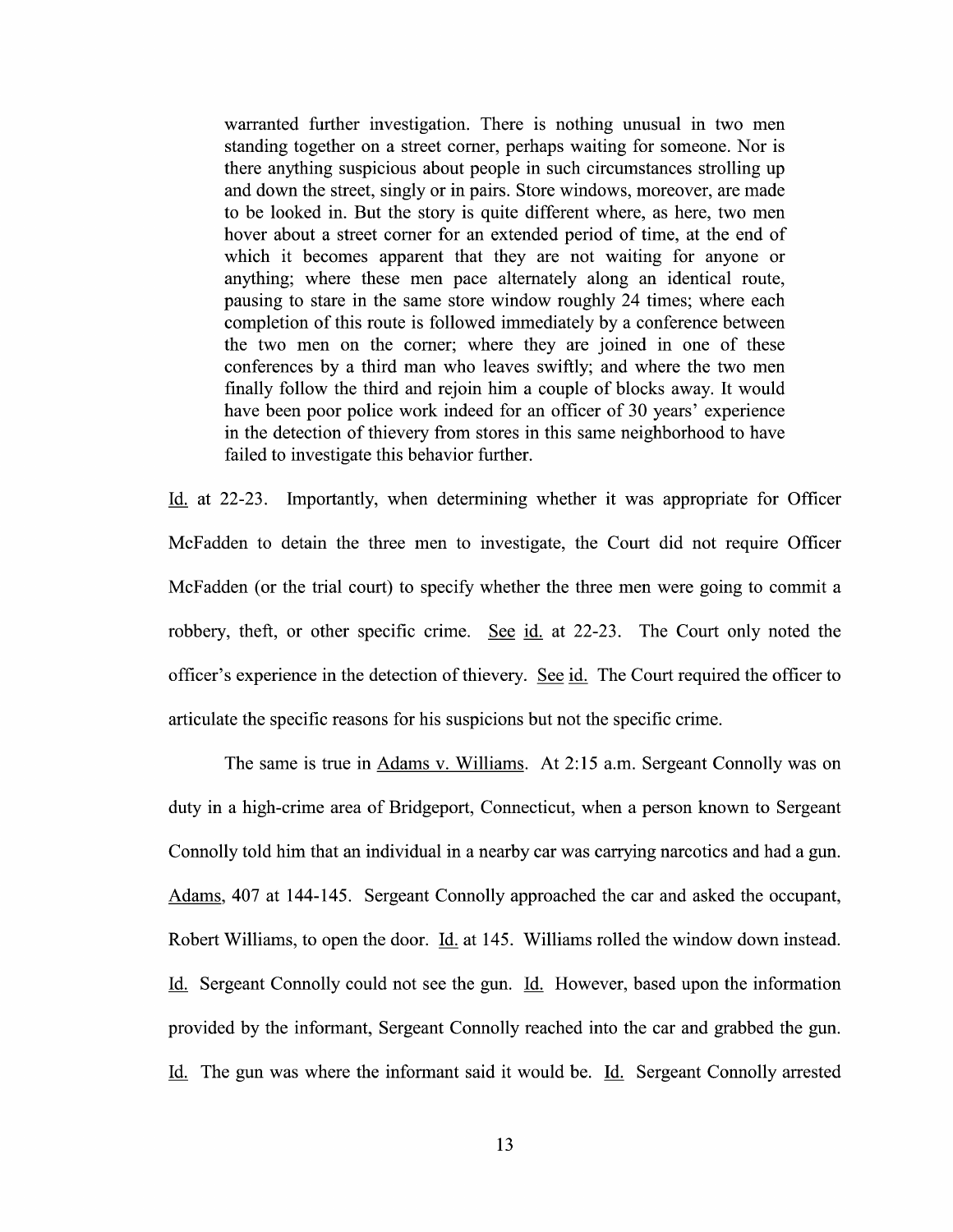Williams for unlawful possession of a gun. Id. A subsequent search found large quantities of heroin. Li The United States Supreme Court found that the initial seizure of the gun was constitutional. See id. at  $145-146$ . The Court reiterated the Terry standard that an officer can investigate "possibly" criminal behavior even if the officer does not have probable cause for an arrest. Id. The Court stated: "A brief stop of a suspicious individual, in order to determine his identity or to maintain the status quo momentarily while obtaining more information, may be most reasonable in light of the facts known to the officer at the time." Li. (citations omitted).

Again, like in Terry, the Court in Adams did not require an articulation of which specific crime is suspected. Whitecotton's argument on appeal appears to be similar to the rejected argument of the dissent in Adams. The dissent argued, in part, that Sergeant Connolly's actions were not justified under Terry because he did not know if Williams was even committing a crime by having a gun or narcotics:

With respect to the gun, the officer did not know if or when the informant had ever seen the gun, 0r Whether the gun was carried legally, as Connecticut law permitted, 0r illegally. And With respect to the narcotics, the officer did not know what kind 0f narcotics respondent allegedly had, whether they were legally or illegally possessed, what the basis of the informant's knowledge was, 0r even Whether the informant was capable of distinguishing narcotics from other substances.

Li. at 158-159 (Marshall, J., dissenting). The majority in Adams did not accept this rationale and instead held it was reasonable for an officer to briefly stop a suspicious individual in order to determine his or her identify and to obtain more information. See id. at 145-146. The level of specificity Whitecotton argues is required is not supported in the case law.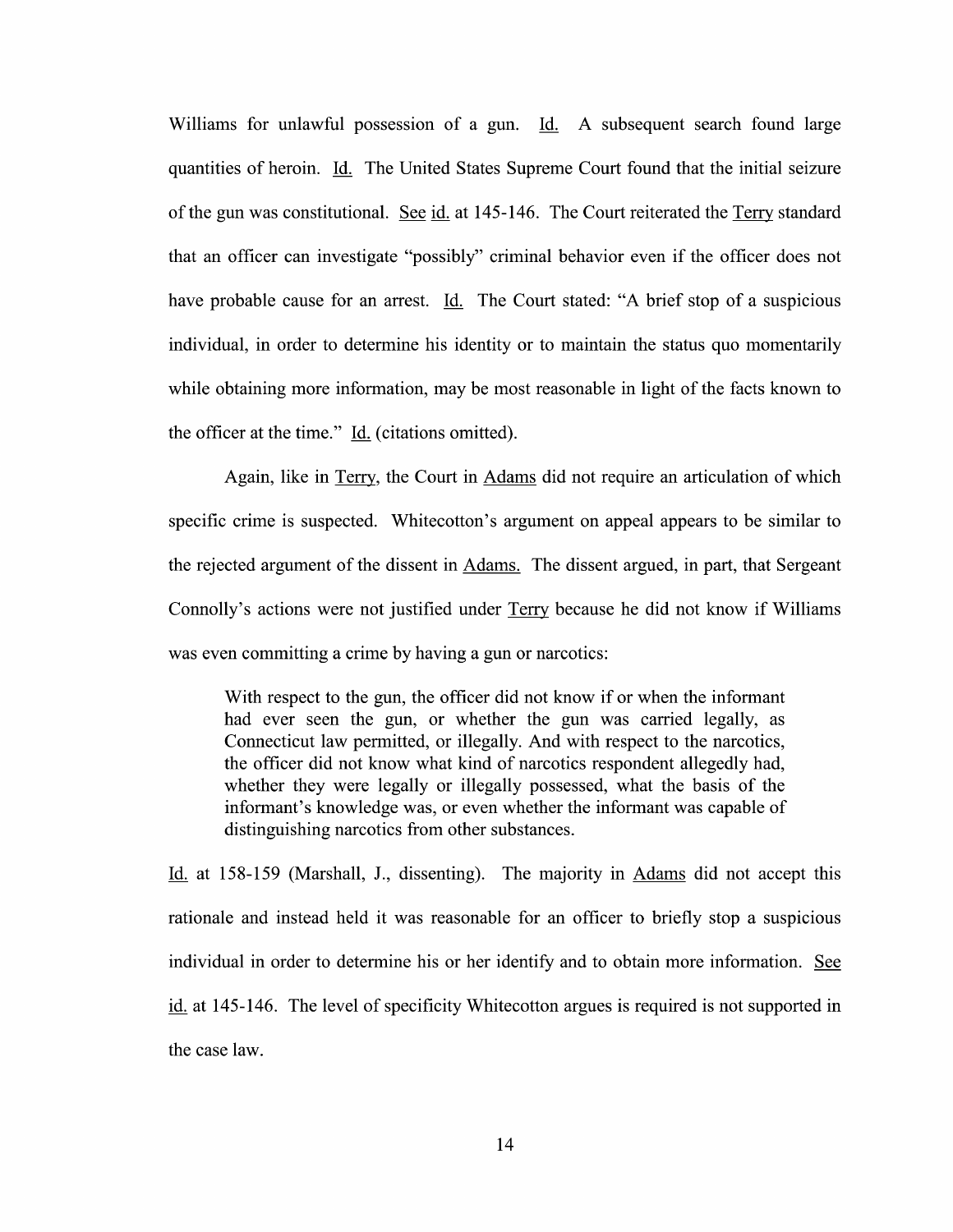Finally, Navarette v. California does not support Whitecotton's argument. In Navarette, the United States Supreme Court held that an officer had reasonable suspicion to stop a driver based upon an anonymous caller's report that the driver "ran the [caller] off the roadway." Navarette, 572 U.S. at 398-404. While the bulk 0f the opinion focused 0n whether the anonymous tip had sufficient indicia of reliability on which the police could rely, the Court did ultimately conclude that the reported driving behavior was significant indicator of potential drunk driving and, thus, the officer had reasonable suspicion to detain the driver. See id. Nowhere in the Navarette opinion does the Court require the detaining officer to identify a specific criminal offense.

"[R]easonable suspicion does not require a belief that any *specific* criminal activity is afoot to justify an investigative detention; instead, all that is required is a showing of objective and specific articulable facts giving reason to believe that the individual has been or is about to be involved in *some* criminal activity." Perez-Jungo, 156 Idaho at 615, 329 P.3d at 397 (emphasis original). Here, the district court found that Officer Rodgriuez, based upon the known informant's report of the odd and suspicious<br>behavior of an individual with a gun strapped to his chest, had reasonable suspicion to temporarily detain Whitecotton in order to check his identification and gather further information. (See R., pp. 91-98.) The district court applied the correct standard and did not err.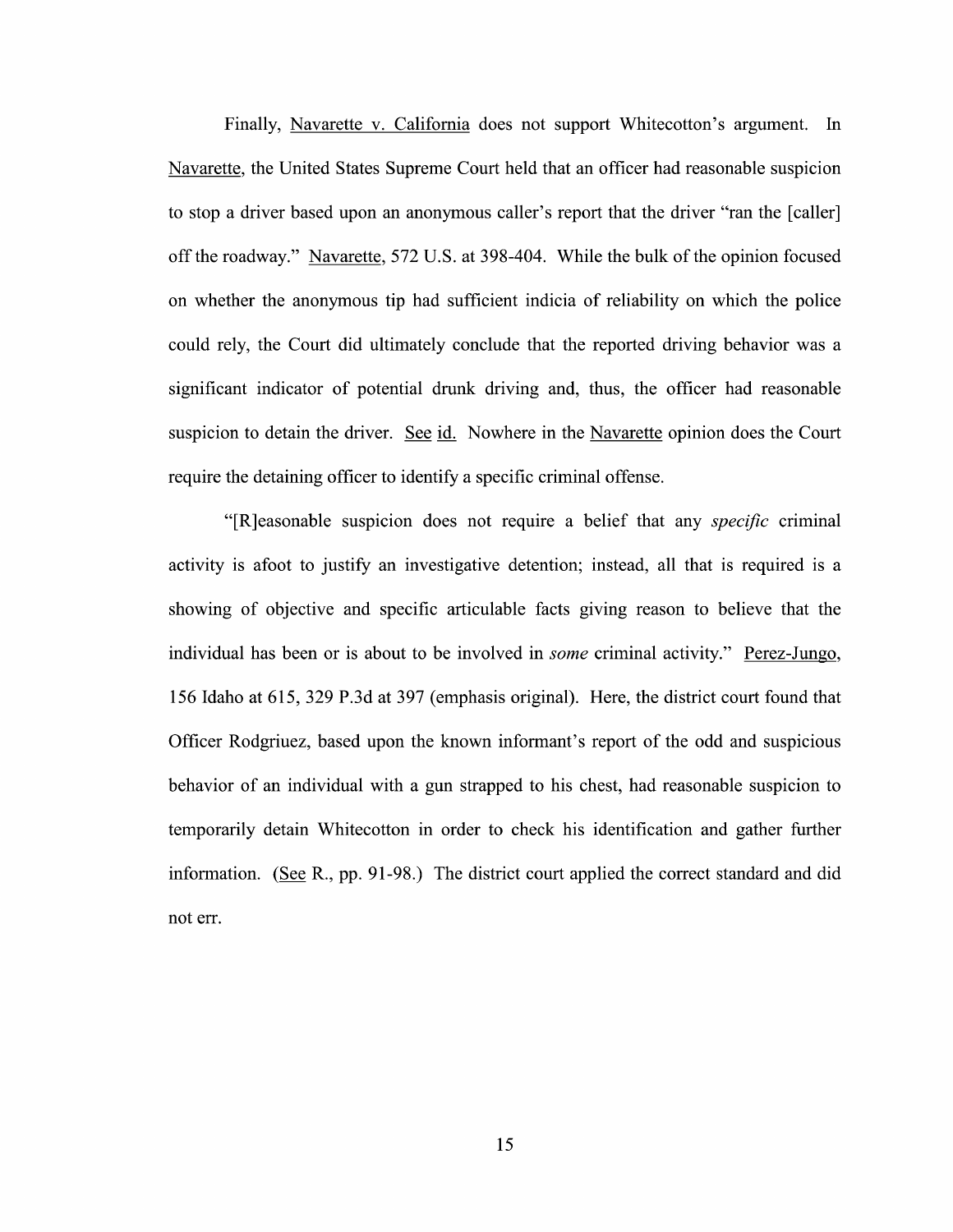### II. The District Court Did Not Abuse Its Discretion When It Imposed A Sentence Within The Applicable Legal Limits

### A. Introduction

The district court imposed a legal sentence. (See  $12/15/17$  Tr., p. 224, L. 20 – p. 227, L. 7; see also R., pp. 177-179.) On appeal, Whitecotton argues that one comment made during the district court's ruling on his Rule 35 motion indicates the district court abused its discretion When it initially imposed the sentence. (Appellant's brief, pp. 17- 22.) Whitecotton's argument takes a single comment out of context and does not show the district court abused its discretion. Further, even if the comment was erroneous, the district court provided other proper reasons for its sentence and, thus, under Idaho Supreme Court precedent there is no abuse of discretion.

### B. Standard Of Review

Idaho appellate courts use an abuse-of-discretion standard of review to determine whether a sentence is excessive. State v. Matthews, 164 Idaho 605, 434 P.3d 209, 211 (2019) (citing State V. McIntosh, 160 Idaho 1, 8, 368 P.3d 621, 628 (2016)). Under the abuse-of-discretion standard the appellate Court considers "whether the trial court:  $"(1)$ correctly perceived the issue as one of discretion; (2) acted within the boundaries of its discretion; (3) acted consistently with the legal standards applicable t0 the specific choices available to it; and (4) reached its decision by an exercise of reason." Li. (citing Lunneborg V. MV Fun Life, <sup>163</sup> Idaho 856, 863, <sup>421</sup> P.3d 187, <sup>194</sup> (2018)).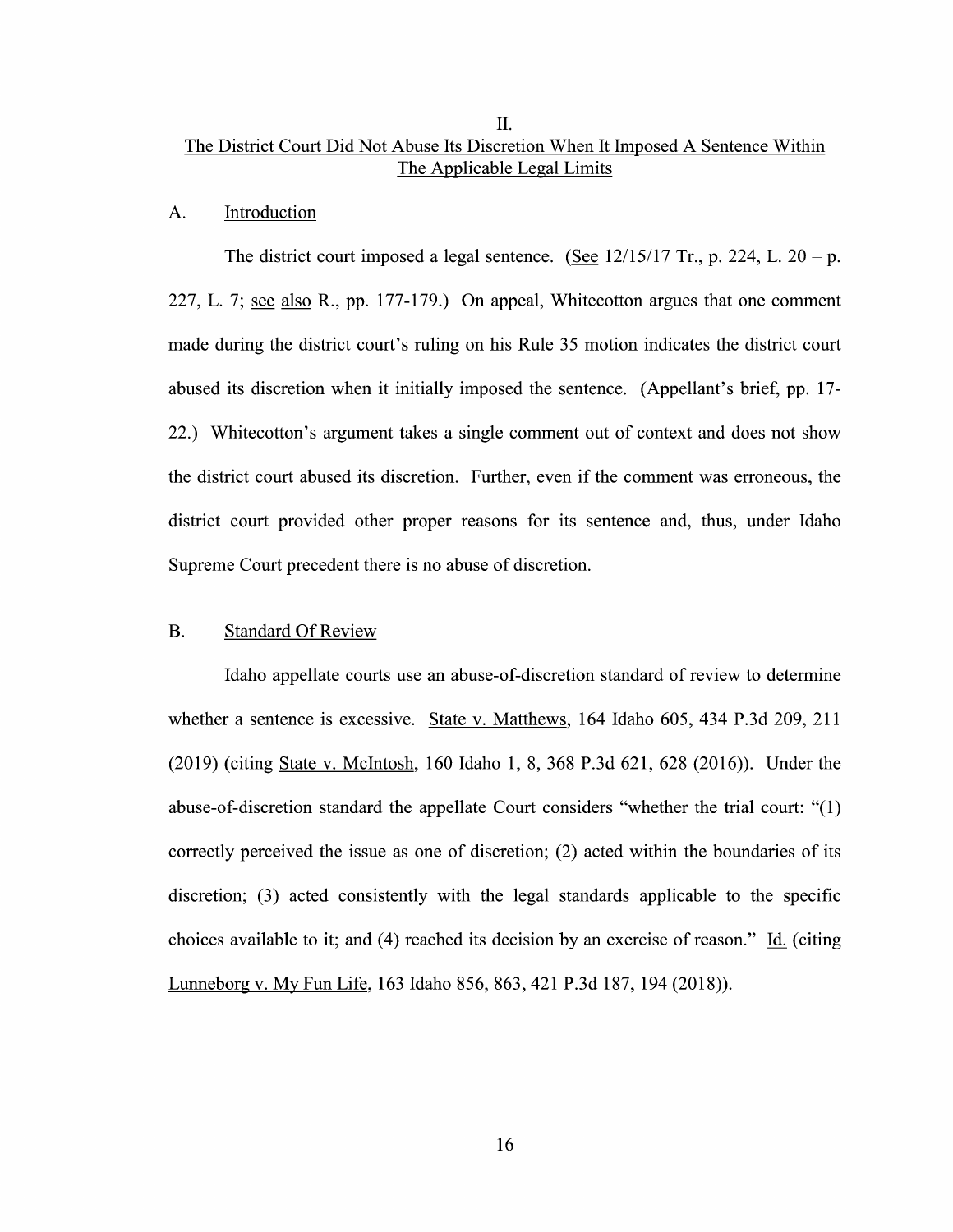### C. Whitecotton Has Failed To Show The District Court's One Isolated Comment, Taken Out Of Context, Constituted An Abuse Of Sentencing Discretion

The jury found Whitecotton guilty of unlawful possession of a firearm, a violation of Idaho Code  $\&$  18-3316. A violation of this code section is punishable by up to five years in state prison. I.C.  $\S$  18-3316(1). The district court imposed a sentence of five years with two years fixed.  $(12/15/17 \text{ Tr}$ , p. 224, L. 20 – p. 227, L. 7; see also R., pp. 177-179.) Thus the sentence imposed by the district court was within the boundaries of its discretion.

"Generally, when appealing a sentence as an abuse of discretion, the appellant 'must establish that, under any reasonable View of the facts, the sentence was excessive considering the objectives of criminal punishment." Matthews, 164 Idaho at  $\,$ , 434 P.3d at 212 (citing State v. Varie, 135 Idaho 848, 856, 26 P.3d 31, 39 (2001); State v. m, <sup>99</sup> Idaho 382, 384, <sup>582</sup> P.2d 728, <sup>730</sup> (1978)). "Those objectives are (1) protection of society; (2) deterrence of the individual and the public generally; (3) the possibility of rehabilitation; and (4) punishment or retribution for wrong-doing." Id. (citations omitted). "When reviewing whether a sentence is excessive, [the Appellate Court] review[s] all the facts and circumstances in the case and focus[es] on whether the trial court abused its discretion in fixing the sentence." Id. (citing State v. Baker, 136 Idaho 576, 577, 38 P.3d 614, 615 (2001); State v. Zaitseva, 135 Idaho 11, 13 P.3d 338  $(2000)$ ). "Where  $\ldots$  the district court imposes a sentence within the statutory limits, 'the appellant bears the burden of demonstrating that it is a clear abuse of discretion." Id. (citing State v. Miller, 151 Idaho 828, 834, 264 P.3d 935, 941 (2011); State v. Windom, 150 Idaho 873, 875, 253 P.3d 310, 312 (2011)). "'In deference t0 the trial judge, [the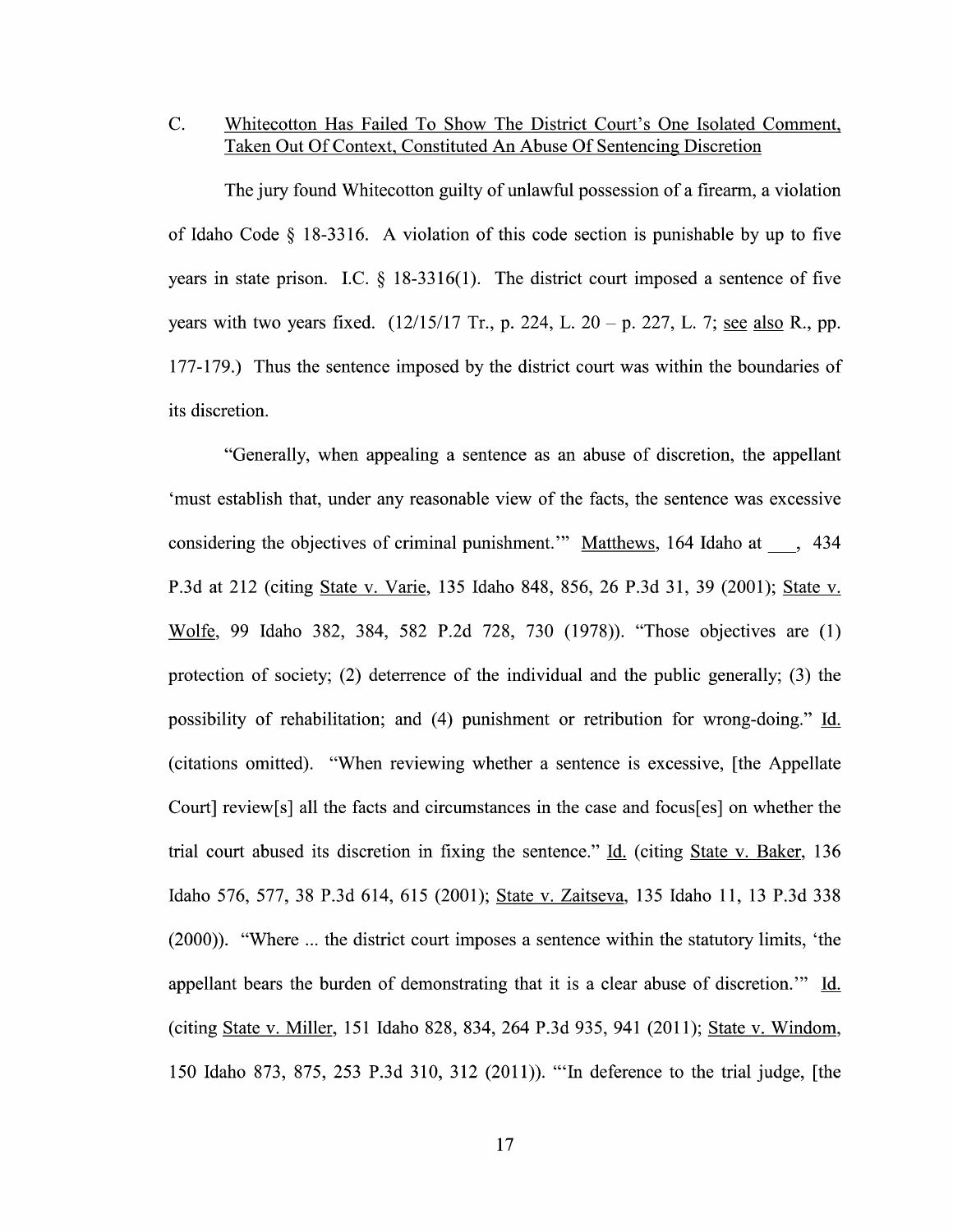Appellate Court will not substitute its view of a reasonable sentence where reasonable minds might differ."" Id. (quoting State v. Stevens, 146 Idaho 139, 148-49, 191 P.3d 217,  $226-227$  (2008)). Since here the district court imposed a sentence within the statutory limits, Whitecotton has the burden to show a clear abuse of discretion.

On appeal, Whitecotton argues that one comment made by the district court when denying his Rule 35 motion for leniency is proof that the district court abused its discretion When it imposed the sentence. (Appellant's brief, pp. 17-22.) When the district court denied Whitecotton's Rule 35 motion, the district court made the following comments:

THE COURT: A11 right. Thank you.

Well, as far as the illegal sentence is concerned, the Court agrees with [the prosecutor] that legality of the sentence on a Rule 35 is whether or not the Court exceeded its authority with regard to the maximum penalty that could be imposed, the maximum penalty here could be up to five years in prison, and the court imposed a two-year fixed, three-year indeterminate sentence, for a total of five years.

So I really think that this is more of a plea of leniency under Rule 35 because since it's not an illegal sentence, his questions with regard t0 evidentiary hearing were decided previously, both at trial and during pretrial motions, and so the Court has to 100k at Whether or not the defendant has shown that the sentence is excessive in light 0f any new or additional information that has been subsequently provided to the Court in support of that motion.

The Court's reviewed his  $-$  and it's a pro se Rule 35 motion with regard to his being  $a - in$  service with the military, that he had volunteered previously with the veterans in Pocatello, I think those were primarily intermixed with his evidentiary hearing and things like that. Those were the primary things he talked about With regard to additional information, and, in fact, that information was known to the Court at the time of sentencing. He was quite clear about his previous service, and I saw that in the presentence investigation report, and he also talked about his volunteering With veterans in Pocatello and With their families, so that was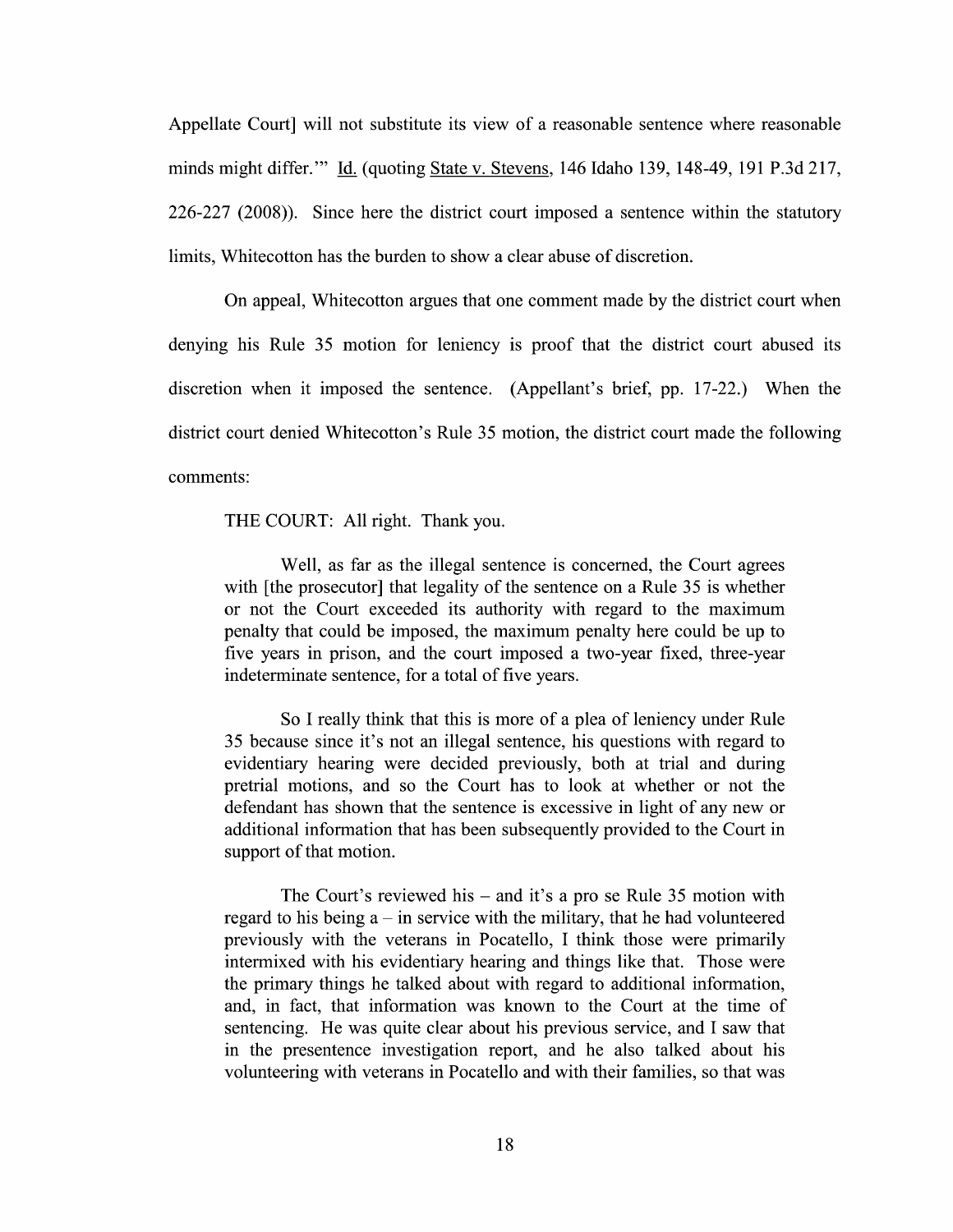something the Court did take into consideration at the time of sentencing. So that's really not new information.

Looking at whether or not further leniency with regard to the fixed sentence, he had previously pled guilty, and we were set for sentencing, and then just determined in his mind that he was not going to appear for sentencing, and so then we had to have him arrested, and then he withdrew his plea, and he had his opportunity to go to trial.

Certainly had to look at the case much differently once he withdrew that plea and required the State to prove his guilt to a jury. I think the two-year fixed sentence I think is sufficient in order to accomplish the goals 0f punishment and protection of society. The three year indeterminate sentence, I would hope that he would be able to parole and be a productive citizen here in either Idaho or Oregon, but I think that would be the idea behind the rehabilitation for him.

So considering those goals of sentencing, I think the two-year fixed, three years indeterminate sentence was appropriate under the circumstances. And so, based 0n that, the Court is going t0 deny the Rule 35 motion.

 $(4/27/18$  Tr., p. 14, L.  $8 - p$ . 16, L. 18.) Whitecotton focuses on the district court's statement that "Certainly had to look at the case much differently once he withdrew that plea and required the State to prove his guilt to a jury." (See Appellant's brief, pp. 17-22.) Whitecotton argues that this comment indicates that When the district court imposed the initial sentence the district court was punishing Whitecotton for exercising his constitutional right to a jury trial. (See id.) While it is true that a district court cannot punish a defendant for exercising a constitutional right, Whitecotton's argument ignores the context 0f that statement. Immediately preceding that comment the district court was discussing Whitecotton's absconding and not appearing for sentencing: "he had previously pled guilty, and we were set for sentencing, and then just determined in his mind that he was not going to appear for sentencing, and so then we had to have him arrested, and then he withdrew his plea, and he had his opportunity to go to trial." (See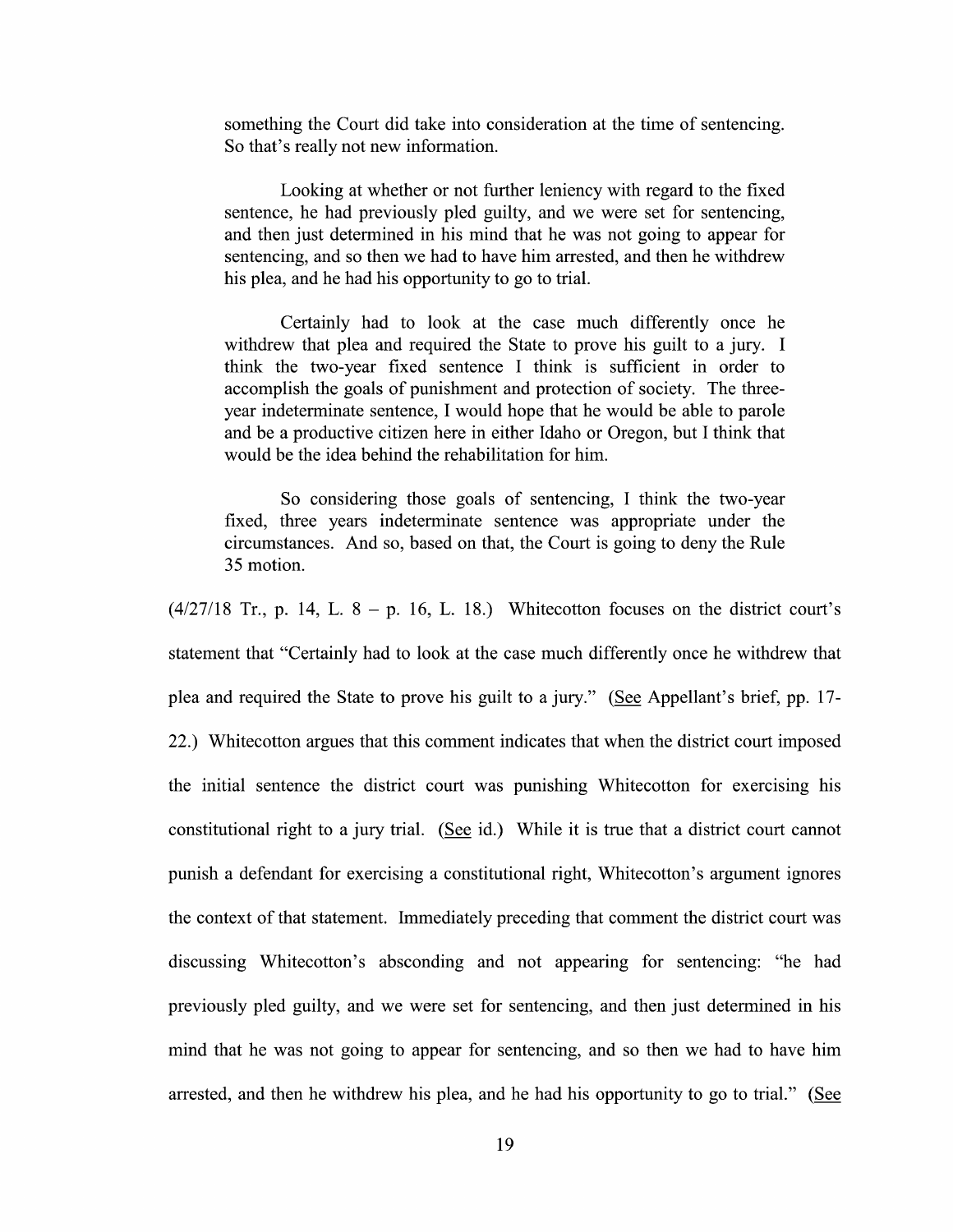id.) Thus, when the district court subsequently made the comment about having to look at the case differently after Whitecotton withdrew his guilty plea and went to trial, that comment is in the context 0f Whitecotton's absconding and not appearing for sentencing. A defendant's appearance, or non-appearance, and actions during the course of a trial are proper considerations for sentencing. Thus, the district court did not make an improper comment and did not abuse its discretion.

Further, even if that isolated comment was improper, the Idaho Supreme Court has held that when determining whether a district court abused its discretion the appellate court can sever the potentially inappropriate rationale if there are proper rationales also expressed by the district court. See State v. Matthews, 164 Idaho  $605, \ldots, 434$  P.3d 209, 214 (2019). The Idaho Supreme Court stated:

The rationale expressed in the district court's statement can be severed from its decision to award partial restitution because there is no indication in the record that the comment was the district court's only rationale. The State argues that because the comment was the lone rationale voiced at the hearing, it must be taken as the only possible rationale. But this view isolates the district court's comment and strips the comment of the context in which it was made. We decline to adopt such a restrictive view. Here, the district court was not statutorily required to articulate its reasoning for declining to award total or partial restitution for prosecution costs. Therefore, the articulation of one reason does not erase all others.

Li. If the district court considered, either expressly or by implicitly, at least one proper factor, then the district court did not abuse its discretion. See id. Here, the record reflects the district court considered multitude of proper factors including Whitecotton's prior criminal record, his prior failure on probation and his absconding behavior, and mitigating factors such as his volunteer work. (See 12/15/17 Tr., p. 224, L. 20 – p. 227, L. 7;  $4/27/18$  Tr., p. 14, L.  $8-p$ . 16, L. 18.) For example, the court reasoned: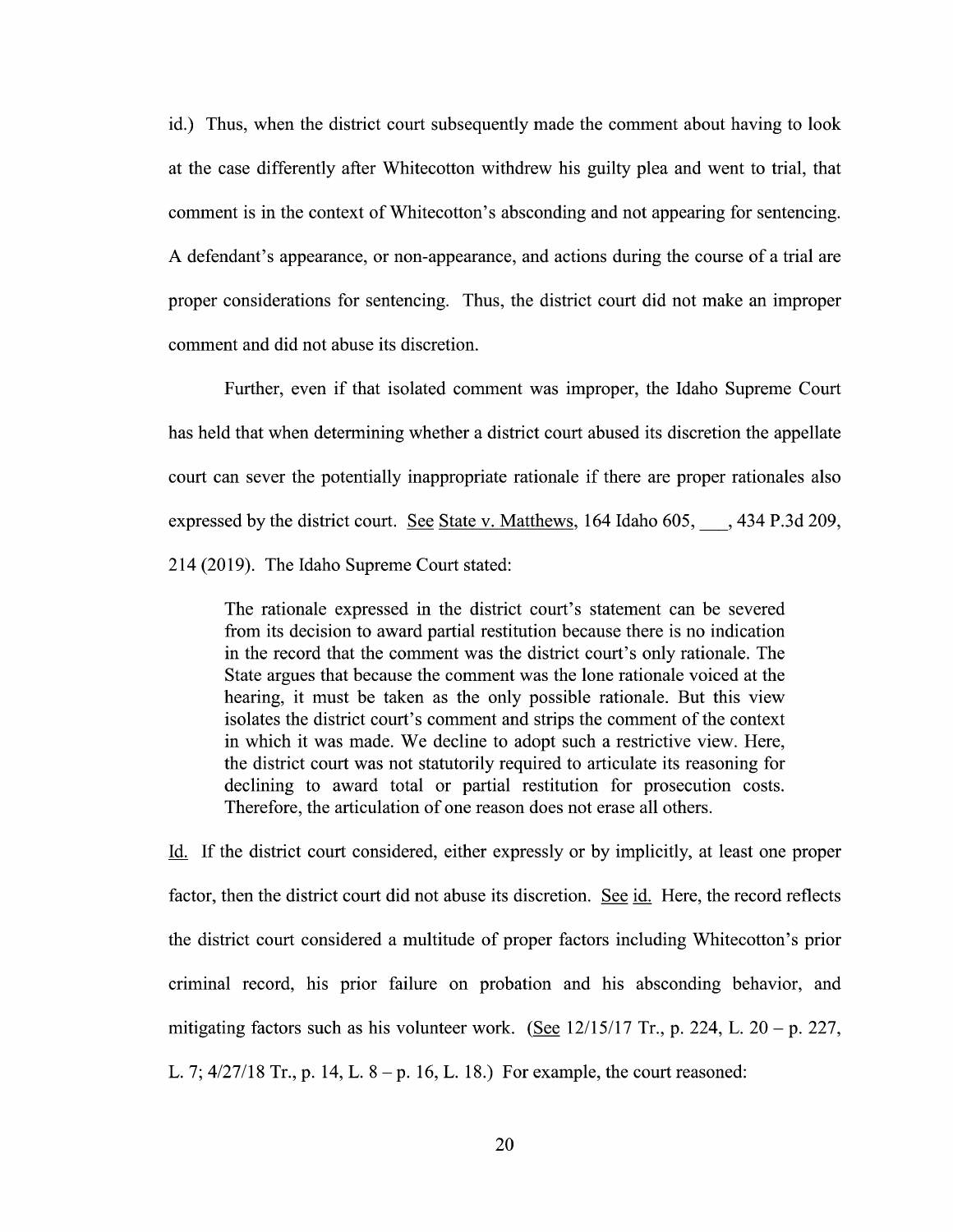Sir, I think you're an undue risk to be placed on probation, because I think that you would violate your probation within a very short amount of time, and that's just based on your history.

You absconded from Oregon. Since you were charged with a crime here, there have been more charges and allegations against you. You absconded from the court. You didn't show up for sentencing. You just really didn't do what you were supposed t0 d0

 $(12/15/17$  Tr., p. 225, Ls. 7-17.)

I think you need correctional treatment based on the information that I have from the presentence investigation report. I think a lesser sentence would depreciate the seriousness of the crime. You're a convicted felon, caring [sic] a firearm. There are rules out there that say you can't do that. There is a reason for that. And, yet, you don't follow the rules.

 $(12/15/17$  Tr., p. 226, Ls. 4-11.) The district court properly exercised its discretion when

it imposed a sentence within the statutory limits. Whitecotton has failed to show an

isolated comment, taken out of context, constituted a clear abuse of discretion.

### **CONCLUSION**

The state respectfully requests this Court affirm the judgment of the district court.

DATED this 7th day of May, 2019.

/s/ Ted S. Tollefson TED S. TOLLEFSON Deputy Attorney General